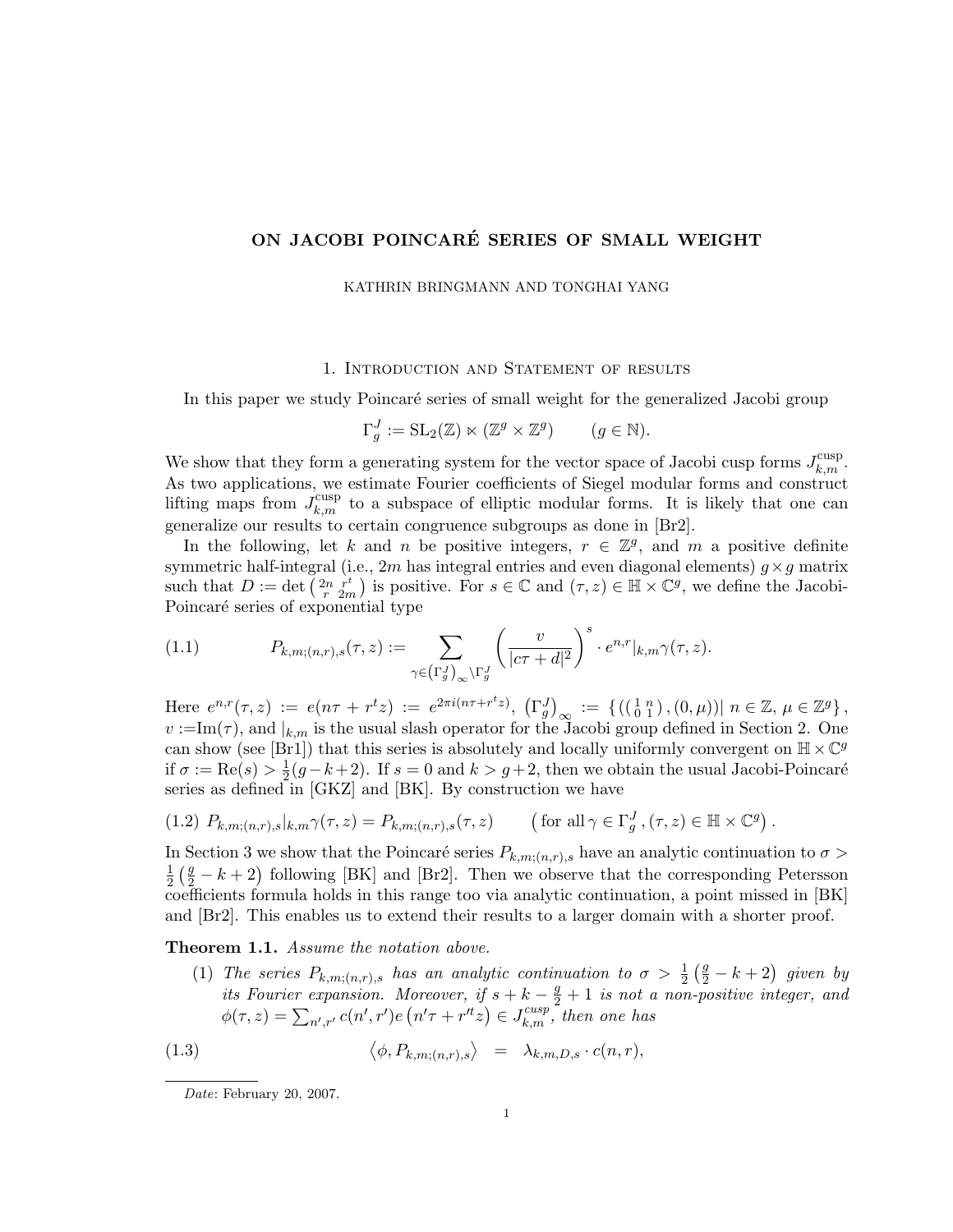where

$$
\lambda_{k,m,D,s} := 2^{-k-s+1} \cdot \Gamma\left(k - \frac{g}{2} - 1 + s\right) \cdot \pi^{-k + \frac{g}{2} + 1 - s} \cdot (\det(2m))^{k - \frac{g}{2} - \frac{3}{2} + s} \cdot D^{-k + \frac{g}{2} + 1 - s}.
$$

(2) If  $k > \frac{g}{2} + 2$ , then the series  $P_{k,m;(n,r)} := P_{k,m;(n,r),0}$  generate the space of Jacobi cusp forms  $\bar{J}^{cusp}_{k,m}$  and we have for  $\phi(\tau,z)=\sum_{n',r'}c(n',r')e\left(n'\tau+r'^{t}z\right)\in J^{cusp}_{k,m}$  $_{k,m}$ 

(1.4) 
$$
\langle \phi, P_{k,m;(n,r)} \rangle = \lambda_{k,m,D} \cdot c(n,r),
$$

where  $\lambda_{k,m,D} := \lambda_{k,m,D,0}$ .

In Section 4, we estimate the Fourier coefficients  $b_{n,r}(P_{k,m;(n,r)})$  of the Poincaré series  $P_{k,m;(n,r)}$  for  $k \geq g+1$  and  $g > 2$ . The case  $k \geq g+2$  is contained in [BK] and [Br2]. These estimates require using Theorem 1.1 and then estimating sums involving Kloosterman sums and Bessel functions. In the case  $k = g + 1$  refined estimates for Kloosterman sums are required. We spit the sumation into more ranges than in [BK] and [Br2], use different estimates for Kloosterman sums in each range, and then optimize the cutoff points. This enables us to obtain estimates of the same quality as in [BK] and [Br2]. We show

**Theorem 1.2.** If  $k \geq g+1$  and  $g > 2$ , then

(1.5) 
$$
\left| b_{n,r} \left( P_{k,m;(n,r)} \right) \right| \ll_{k,\epsilon} 1 + D^{\frac{g}{2} + \epsilon} \cdot \det(2m)^{-\frac{g+1}{2} + \epsilon}.
$$

Section 5 contains the main result of this paper. We enlarge the range for estimates to  $k > \frac{g}{2} + 2$ . The ideas used here are fundamentally different from those contained in [BK] and [Br2]. We employ the theta decomposition to reduce the estimation of the the Poincaré series  $P_{k,m;(n,r),s}(\tau,z)$  to the estimation of the Fourier coefficients of certain one dimensional Poincaré series. The difficulty here is that those Poincaré series involve multiplier systems which are not characters. We show

**Theorem 1.3.** If  $k > \frac{g}{2} + 2$ , then

(1.6) 
$$
|b_{n,r}(P_{k,m;(n,r)})| \ll_{k} 1 + \frac{D}{\det(2m)}.
$$

As an application of Theorems 1.2 and 1.3, we obtain estimates for Fourier coefficients of Siegel modular forms for a much wider range than known before. Let us first describe what is known. Let  $F$  be a cusp form of weight  $k$  with respect to the Siegel modular group  $\Gamma_g := \text{Sp}_g(\mathbb{Z}) \subset \text{GL}_{2g}(\mathbb{Z})$  with Fourier coefficients  $a(T)$ , where T is a positive definite symmetric half-integral  $g \times g$  matrix. It is well-known that

$$
a(T) \ll_F (\det T)^{\frac{k}{2}}.
$$

Resnikoff and Saldaña (cf. [RS]) conjectured that for every  $\epsilon > 0$ 

$$
(1.7) \t a(T) \ll_{\epsilon, F} (\det T)^{\frac{k}{2} - \frac{g+1}{4} + \epsilon}.
$$

For  $g = 1$  this conjecture is true (cf. [De] and [DS]), but for arbitrary g there are known counter examples (cf. [K2]). For  $k \geq g+1$ , the best known estimate is

(1.8) 
$$
a(T) \ll_{\epsilon, F} (\det T)^{\frac{k}{2} - c_g + \epsilon},
$$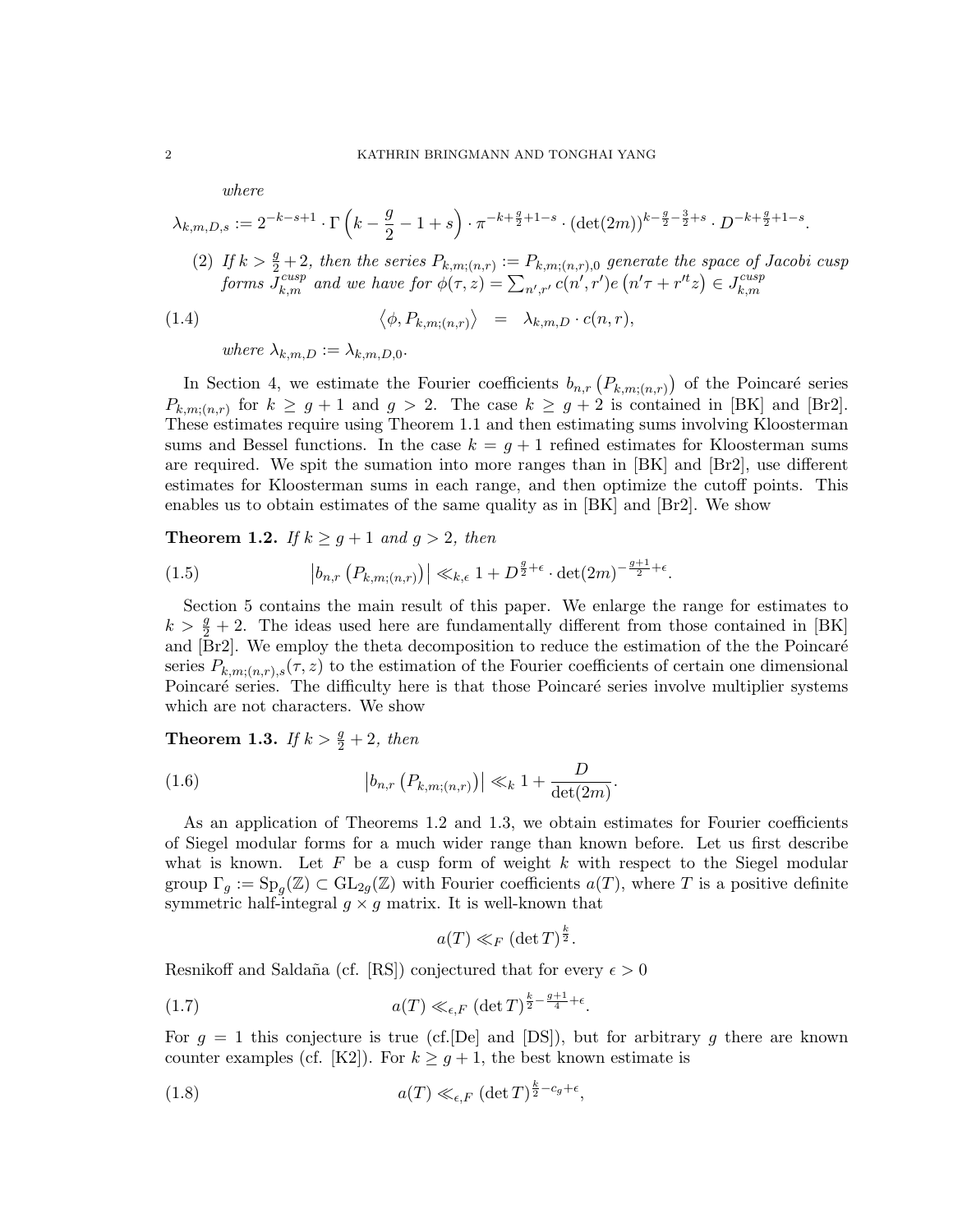where

$$
c_g:=\left\{\begin{array}{ll} \frac{1}{2} & \text{if }g=2 \quad [\text{BK}],\\[1.0ex] \frac{1}{4} & \text{if }g=3 \quad [\text{Bre}],\\[1.0ex] \frac{1}{2g}+\left(1-\frac{1}{g}\right)\alpha_g & \text{if }g>3 \quad [\text{BK}],\ [\text{Br2}]. \end{array}\right.
$$

Here

(1.9) 
$$
\alpha_g^{-1} := 4(g-1) + 4\left[\frac{g-1}{2}\right] + \frac{2}{g+2}.
$$

One directly sees that  $c_g \to 0$  for  $g \to \infty$  (i.e., far from (1.7)).

To see how we can use Theorems 1.2 and 1.3 to obtain estimates for  $a(T)$ , we write  $Z \in \mathbb{H}_q$ as  $Z = (\begin{matrix} \tau & z^t \\ z & \tau' \end{matrix})$ , where  $\tau \in \mathbb{H}$ ,  $z \in \mathbb{C}^{g-1}$ , and  $\tau' \in \mathbb{H}_{g-1}$ . Then the function  $F(Z)$  has a so-called Fourier-Jacobi expansion

$$
F(Z) = \sum_{m>0} \phi_m(\tau, z) e^{2\pi i \text{tr}(m\tau')},
$$

where m runs through all positive definite symmetric half-integral  $(g - 1) \times (g - 1)$  matrices, and where the coefficients  $\phi_m(\tau, z)$  are Jacobi cusp forms. Since the estimates in Theorems 1.2 and 1.3 are uniform in m, we can use them to obtain estimates for  $a(T)$ . This was first observed by Kohnen [K1] for  $g = 2$ , and generalized to general g by Kohnen and Böcherer for  $k > g + 1$ . The case  $k = g + 1$  was considered in [Br2] using the "Hecke trick". Here we enlarge the range of weights to  $k > \frac{g+3}{2}$ . For  $k = g$ , we obtain estimates of the same quality as in [BK]. For  $\frac{g+3}{2} < k < g$ , we have a slightly weaker bound. Using Theorem 1.2 and 1.3, we show

**Theorem 1.4.** We have for  $k \geq g$ :

(1.10) 
$$
a(T) \ll (\det T)^{\frac{k}{2} - \frac{1}{2g} - \left(1 - \frac{1}{g}\right)\alpha_g + \epsilon}.
$$

**Theorem 1.5.** We have for  $k > \frac{g+3}{2}$ :

$$
a(T) \ll (\det T)^{\frac{k}{2} - \left(1 - \frac{1}{g}\right)\alpha_g + \epsilon}.
$$

As another application of Theorem 1.1, we generalize results of [GKZ] and [Br3] and construct lifting maps from the vector space of Jacobi cusp forms to a certain subspace of elliptic modular forms. In their paper "Heegner points and derivatives of L-series II " [GKZ], Gross, Kohnen, and Zagier constructed certain lifting maps in the dimension 1 case of Jacobi forms, to obtain deep formulas relating height pairings of Heegner points to coefficients of Jacobi forms. In [Br3] lifting maps for higher genus were constructed for  $k \geq \frac{g+3}{2}$  $rac{+3}{2}$ . Using Theorem 1.1, we can extend this to  $k \geq 3$ , independent of g. Armed with the result of [Br3] and the one obtained here, following the approach of [EZ], one should then be able to develop a theory of newforms and hopefully use the Eichler-Shimura trace formula for elliptic cusp forms to compare the Hecke actions on these spaces in a nice compatible way. One then expects explicit formulas that express the central critical values of Hecke L-functions of elliptic Hecke eigenforms as squares of Fourier coefficients of generalized Jacobi forms.

Here we consider the case of general genus and all weights  $k \geq 3$ . In the following, let  $n_0, k, g \in \mathbb{N}$  with  $g \equiv 1 \pmod{8}$ , and m a positive definite symmetric half-integral  $g \times g$  matrix  $r_0\in\mathbb{Z}^g,~D_0:=\det\left(\begin{smallmatrix} 2n_0&r_0^t\ r_0&2m\end{smallmatrix}\right)$  $\big) > 0$  (under certain additional restictions given in Section 7).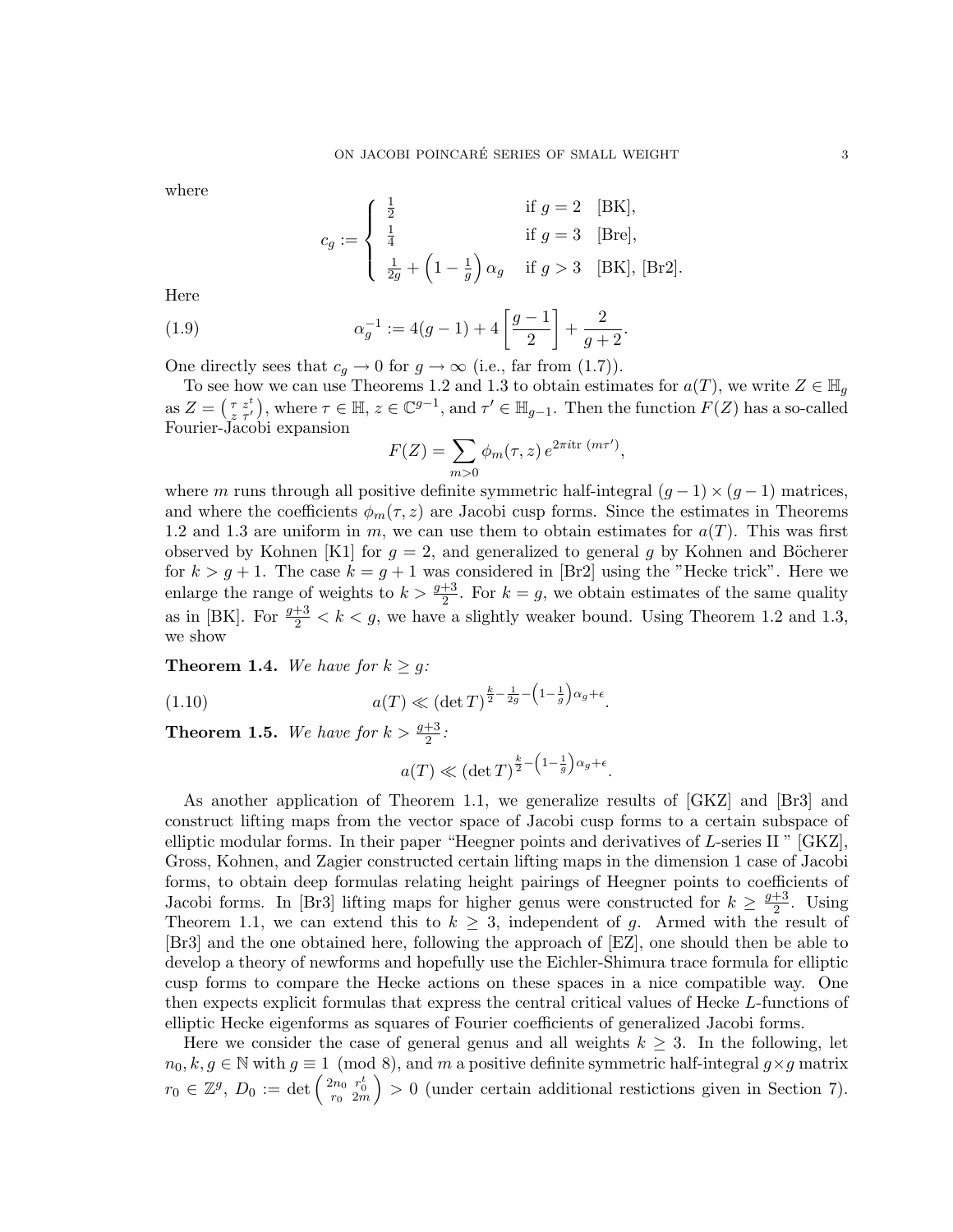For an integer l, let  $S_k(l)^-$  be the subspace of elliptic cusp forms with respect to  $\Gamma_0(l)$  that have eigenvalue −1 under the Fricke involution. We define the following lifting maps.

**Definition 1.6.** For  $\phi \in J_{\mu}^{cusp}$  $\frac{cusp}{k+\frac{g+1}{2},m}$  and  $w \in \mathbb{H}$ , we define

$$
\mathcal{S}_{D_0,r_0}(\phi)(w) := 2^{1-g} \sum_{n=1}^{\infty} \left( \sum_{d|n} \left( \frac{-D_0}{d} \right) d^{k-1} c_{\phi} \left( \frac{n^2}{d^2} n_0, \frac{n}{d} r_0 \right) \right) e^{2\pi i n w},
$$

where  $c_{\phi}(n,r)$  is the  $(n,r)-th$  Fourier coefficient of  $\phi$ , and where  $\left(\frac{1}{a}\right)$  $\frac{1}{d}$ ) denotes the usual Kronecker symbol. For  $f \in S_{2k}(\frac{1}{2})$  $\frac{1}{2} \det(2m)$  and  $(\tau, z) \in \mathbb{H} \times \mathbb{C}^g$ , we define

$$
\mathcal{S}_{D_0,r_0}^*(f)(\tau,z) := \left(\frac{i}{\det(2m)}\right)^{k-1} \sum_{D>0} r_{k,\frac{1}{2}\det(2m),D_0D,r_0(2m)^*r^t, -D_0}(f) \cdot e^{2\pi i (n\tau + r^t z)},
$$

where  $D := \det\left(\begin{matrix} 2n & r^t \\ r & 2m \end{matrix}\right), n \in \mathbb{N}, r \in \mathbb{Z}^g$ , and where  $r_{k, \frac{1}{2} \det(2m), D_0 D, r_0(2m)^* r^t, -D_0}(f)$  is a certain cycle integral, defined in Section 7.

Using Theorem 1.1, we show as in [GKZ] and [Br3]

Theorem 1.7. Assuming the hypotheses in Section 7, the following are true:

- (1) If  $\phi$  is an element of  $J_{\mu}^{cusp}$  $\lim_{k+\frac{g+1}{2},m}$ , then the function  $\mathcal{S}_{D_0,r_0}(\phi)(w)$  is an element of  $S_{2k}(\frac{1}{2}\det(2m))^{-}$ .  $\overline{2}$
- (2) If  $f \in S_{2k}(\frac{1}{2})$  $\frac{1}{2} \det(2m)$ , then the function  $S_{D_0,r_0}^*(f)(\tau,z)$  is an element of  $J_{k+\frac{g}{2}}^{cusp}$  $\frac{cusp}{k+\frac{g+1}{2},m}$ .
- (3) The maps  $S_{D_0,r_0}$  and  $S_{D_0,r_0}^*$  are adjoint with respect to the Petersson scalar products.

The paper is organized as follows. In Section 2 we recall basic facts about Jacobi cusp forms. In Section 3 we show the analytic continuation of the series  $P_{k,m;(n,r),s}(\tau,z)$  to  $\sigma >$ 1  $\frac{1}{2}(\frac{g}{2}-k+2)$  and prove Theorem 1.1. In Section 4 we consider the case  $k=g+1$  and show Theorem 1.2, refining arguments used in [Br2]. In Section 5 we prove Theorem 1.3. Using the theta decomposition, we reduce the estimation of the Poincaré series  $P_{k,m;(n,r),s}(\tau,z)$  to the estimation of the Fourier coefficients of certain one dimensional Poincaré series. This approach differs from the one used in [K1], [BK], and [Br2]. In Section 6 we combine the results of Sections 3-5 to obtain Theorems 1.4 and 1.5. Section 7 is devoted to the construction of the lifting maps and the proof of Theorem 1.7.

#### **ACKNOWLEDGEMENTS**

The authors thank W. Kohnen for a very fruitful conversion. Moreover they thank B. Kane and K. Ono for helpful comments on an earlier version of this paper. They also acknowledge the referee for carefully reading the paper and making useful suggestions which improved the exposition of the paper.

#### 2. Basic facts about Jacobi cusp forms

Here we recall some basic facts about Jacobi cusp forms. For details we refer the reader to [EZ] and [Zi]. The Jacobi group  $\Gamma_g^J$  acts on  $\mathbb{H} \times \mathbb{C}^g$  in the usual way by

$$
\left(\begin{pmatrix} a & b \\ c & d \end{pmatrix}, (\lambda, \mu)\right) \circ (\tau, z) := \left(\frac{a\tau + b}{c\tau + d}, \frac{z + \lambda\tau + \mu}{c\tau + d}\right).
$$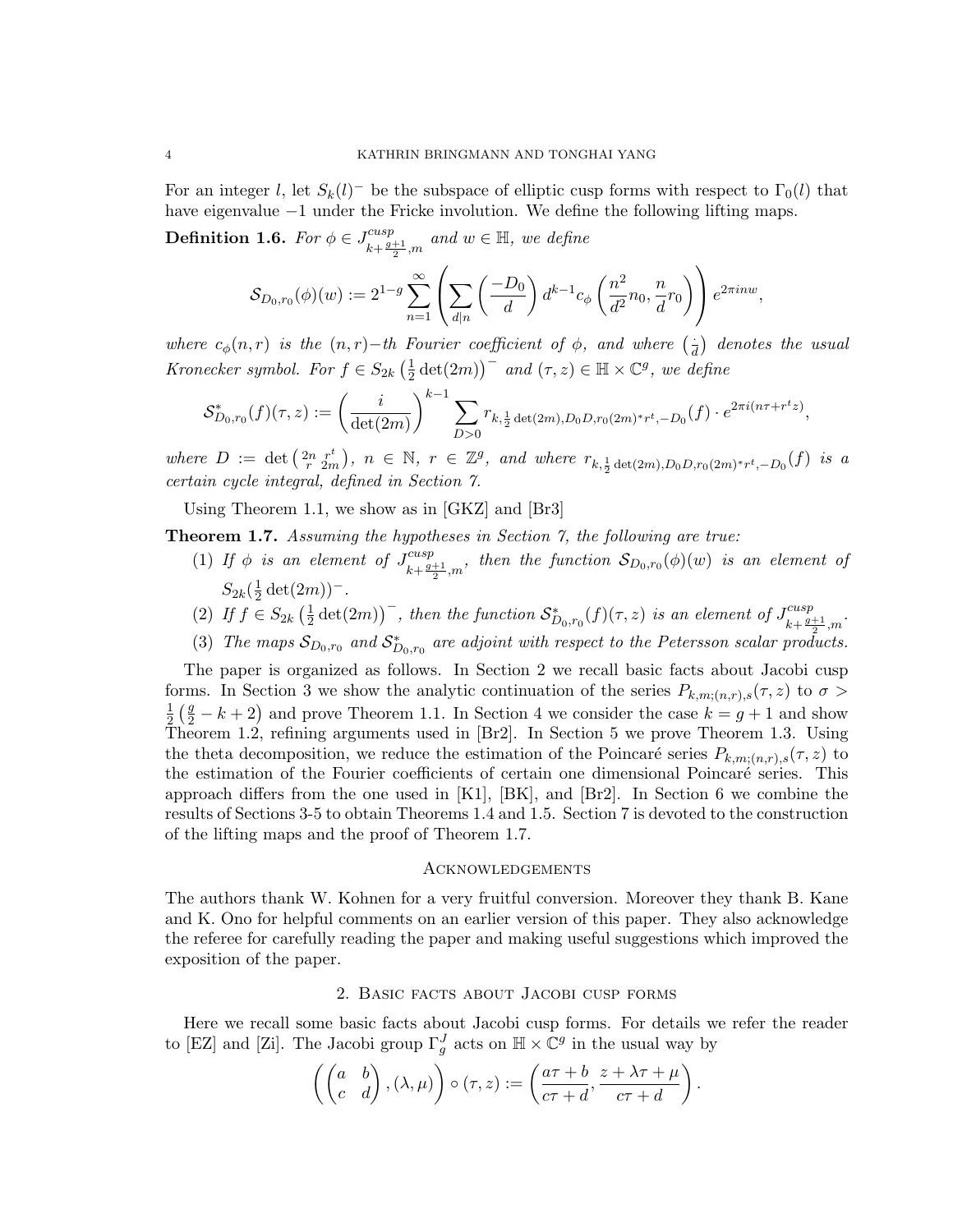Let  $k \in \frac{1}{2}$  $\frac{1}{2}$  be a half-integer, m be a positive definite symmetric half-integral  $g \times g$  matrix,  $\gamma = \left( \begin{pmatrix} a & \overline{b} \\ c & d \end{pmatrix}, (\lambda, \mu) \right) \in \Gamma_g^J$ , and  $\phi : \mathbb{H} \times \mathbb{C}^g \to \mathbb{C}$ . Then we define the following action

$$
\phi|_{k,m}\gamma(\tau,z):=(c\tau+d)^{-k}\cdot e(-c(c\tau+d)^{-1}m[z+\lambda\tau+\mu]+m[\lambda]\tau+2\lambda^tmz))\cdot\phi(\gamma\circ(\tau,z)),
$$

where  $e(w) := e^{2\pi i w}$   $(\forall w \in \mathbb{C})$ , and where  $A[B] := B^tAB$  for matrices A and B of compatible sizes. Moreover we write  $w^{\frac{1}{2}} := \sqrt{r} \cdot e^{\frac{i\phi}{2}}$  if  $w = r \cdot e^{i\phi}$  with  $-\pi < \phi \leq \pi$ .

A holomorphic function  $\phi : \mathbb{H} \times \mathbb{C}^g \to \mathbb{C}$  is called a Jacobi cusp form of weight k and index m with respect to  $\Gamma_g^J$ , if for all  $\gamma \in \Gamma_g^J$  we have  $\phi|_{k,m}\gamma(\tau,z) = \phi(\tau,z)$ , and  $\phi$  has a Fourier expansion of the form

$$
\phi(\tau,z) = \sum_{D>0} c(n,r)e\left(n\tau + r^tz\right),\,
$$

where  $D := \det \left( \begin{matrix} 2n & r^t \\ r & 2m \end{matrix} \right)$  with  $n \in \mathbb{N}$  and  $r \in \mathbb{Z}^g$ . Let us denote by  $J_{k,m}^{\text{cusp}}$  the vector space of these Jacobi cusp forms. It is a finite dimensional Hilbert space with the Petersson scalar product

$$
\langle \phi, \psi \rangle := \int_{\Gamma_g^J \backslash \mathbb{H} \times \mathbb{C}^g} \phi(\tau, z) \cdot \overline{\psi(\tau, z)} \cdot v^k \cdot \exp\left(-4\pi m[y] \cdot v^{-1}\right) dV_g^J,
$$

where  $dV_g^J = v^{-g-2} du dv dx dy$ ,  $\tau = u + iv$ , and  $z = x + iy$ .

# 3. ANALYTIC CONTINUATION OF  $P_{k,m;(n,r),s}$  and Petersson coefficient formula

In this section we show the analytic continuation of the Poincaré series  $P_{k,m:(n,r),s}$  defined in (1.1) and prove Theorem 1.1. The proof is basically the same as in [Br2] except for the simple observation in Lemma 3.3. For the convenience of the reader, we outline the argument here and refer to [Br2] for more detail.

**Lemma 3.1.** ( $[Br2]$ , Lemma 3.1 and Theorem 3.4) The Poincaré series has an analytic continuation to  $\sigma > \frac{1}{2} \left( \frac{g}{2} - k + 2 \right)$  given by the Fourier expansion

$$
P_{k,m;(n,r),s}(\tau,z) = \sum_{\substack{n' \in \mathbb{Z} \\ r' \in \mathbb{Z}^g}} g^{\pm}_{k,m;(n,r);s,v}(n',r')e(n'\tau + r''z),
$$

where

$$
g_{k,m;(n,r);s,v}^{\pm}(n',r') := g_{k,m;(n,r);s,v}(n',r') + (-1)^k g_{k,m;(n,r);s,v}(n',-r').
$$

Here

$$
g_{k,m;(n,r);s,v}(n',r') := v^s \cdot \delta_m(n,r,n',r') + \sum_{c \geq 1} H_{m,c}(n,r,n',r') \cdot \Phi_{k,m,c,v}(n',r',s) \cdot c^{-k-2s},
$$

where

$$
\delta_m(n, r, n', r') := \begin{cases} 1 & \text{if } D' = D, r' \equiv r \pmod{2m\mathbb{Z}^g}, \\ 0 & \text{otherwise} \end{cases}
$$

with 
$$
D' := \det \begin{pmatrix} 2n' & r'^t \\ r' & 2m \end{pmatrix}
$$
. Finally  

$$
H_{m,c}(n,r,n',r') := \sum_{\substack{x \pmod{c} \\ y \pmod{c}}} e_c((m[x] + r^t x + n)\bar{y} + n'y + r'^t x).
$$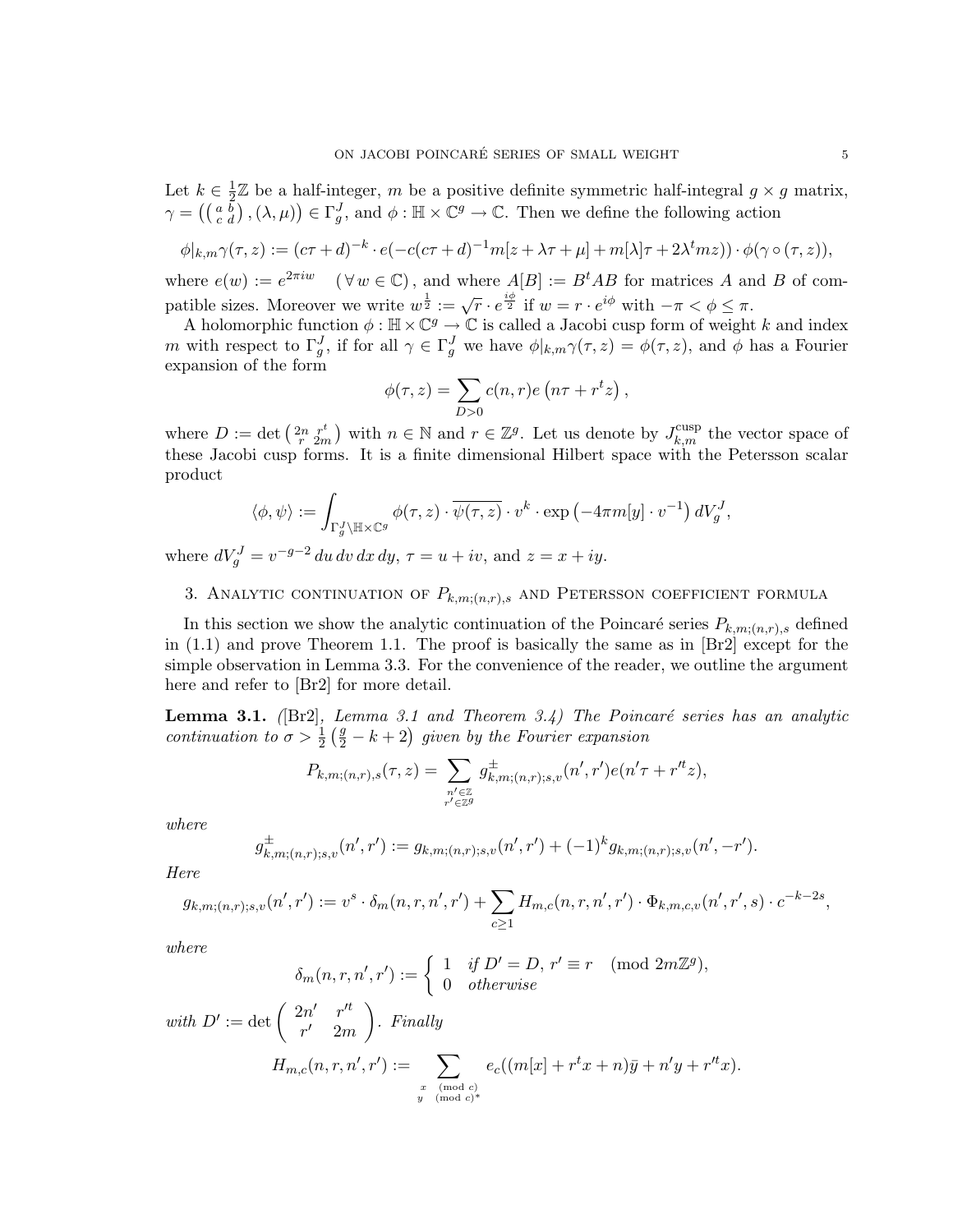Here x and y run over a complete set of representatives for  $\mathbb{Z}^g/c\mathbb{Z}^g$  and  $(\mathbb{Z}/c\mathbb{Z})^*$ , respectively,  $\bar{y}$  denotes an inverse of y (mod c), and  $e_c(x) := e\left(\frac{x}{c}\right)$  $(\frac{x}{c})$ . Moreover

$$
\Phi_{k,m,c,v}(n',r',s) := (\det(2m))^{-\frac{1}{2}} \cdot i^{-\frac{g}{2}} \cdot v^{\frac{g}{2}-k-s+1} \cdot e_{2c}(r^tm^{-1}r')
$$
  
 
$$
\times \int_{-\infty}^{\infty} (u+i)^{\frac{g}{2}-k-s} \cdot (u-i)^{-s} \cdot e\left(-(2\det(2m))^{-1}\left(D'v(u+i) + \frac{D}{vc^2(u+i)}\right)\right) du.
$$

We next show that in the case  $s = 0$  the Poincaré series are Jacobi cusp form.

**Lemma 3.2.** For  $k > \frac{g}{2} + 2$  the function  $P_{k,m;(n,r)}(\tau, z) := P_{k,m;(n,r),0}(\tau, z)$  is an element of  $J_{k,m}^{cusp}$ . It has the Fourier expansion

$$
P_{k,m;(n,r)}(\tau,z) = \sum_{D' > 0} g_{k,m;(n,r)}^{\pm}(n',r') e(n'\tau + r''z),
$$

where

$$
g_{k,m;(n,r)}^{\pm}(n',r') := g_{k,m;(n,r)}(n',r') + (-1)^k g_{k,m;(n,r)}(n',-r'),
$$

with

$$
g_{k,m;(n,r)}(n',r') := \delta_m(n,r,n',r') + 2\pi i^k \cdot (\det(2m))^{-\frac{1}{2}} \cdot (D'/D)^{\frac{k}{2} - \frac{g}{4} - \frac{1}{2}} \times \sum_{c \ge 1} e_{2c}(r^t m^{-1}r') \cdot H_{m,c}(n,r,n',r') \cdot J_{k-\frac{g}{2}-1} \left(\frac{2\pi\sqrt{D'D}}{\det(2m) \cdot c}\right) \cdot c^{-\frac{g}{2}-1}.
$$

*Proof.* The fact that  $P_{k,m;(n,r)}(\tau,z)$  satisfies the correct transformation law under  $\Gamma_g^J$  follows directly from  $(1.2)$ . Plugging  $s = 0$  into Lemma 3.1 gives that it has the correct Fourier expansion. One can show exactly as in [Br2] that the Fourier coefficients of  $P_{k,m;(n,r)}(\tau,z)$ are independent of  $v = \text{Im}(\tau)$  and are 0 unless  $D' > 0$ . Now the proof follows as in [BK]  $_{\text{page 504}}$ .

We next show that the Petersson coefficient formula holds.

## **Lemma 3.3.** Formulas  $(1.3)$  and  $(1.4)$  are true.

Proof. From the proof of Theorem 3.4 in [Br2] it follows that the Fourier coefficients of  $P_{k,m;(n,r),s}$  have at most polynomial growth and the coefficients of  $P_{k,m;(n,r)}$  have exponential decay. Together with (1.2) and Lemma 3.2, this implies that the left hand sides of (1.3) and (1.4) are well defined and absolutely convergent. For  $\sigma > \frac{1}{2}(g - k + 2)$  formula (1.3) follows by the usual unfolding argument as in [Br2]. The series  $P_{k,m;(n,r),s}$  has an analytic continuation to  $\sigma > \frac{1}{2}(\frac{g}{2} - k + 2)$ . On the other hand, the right hand side of (1.3) clearly has a meromorphic continuation to the whole complex plane, with at most simple poles at s satisfying  $s + k - \frac{g}{2} + 1 \le 0$  is an integer. Now the lemma is clear.

Lemma 3.3 implies that  $P_{k,m;(n,r)}$  form a generating system for  $J_{k,m}^{\text{cusp}}$  whenever  $k > \frac{g}{2} + 2$ . Moreover we obtain an estimate for the Fourier coefficients of a Jacobi cusp form.

**Lemma 3.4.** Suppose that  $k > \frac{g}{2} + 2$ , and  $\phi \in J_{k,m}^{cusp}$  with Fourier coefficients  $c(n,r)$ . Then we have

$$
|c(n,r)| \ll_k |b_{n,r} (P_{k,m;(n,r)})|^{\frac{1}{2}} \frac{D^{\frac{k}{2}-\frac{q}{4}-\frac{1}{2}}}{(\det 2m)^{\frac{k}{2}-\frac{1}{4}(g+3)}} \cdot ||\phi||.
$$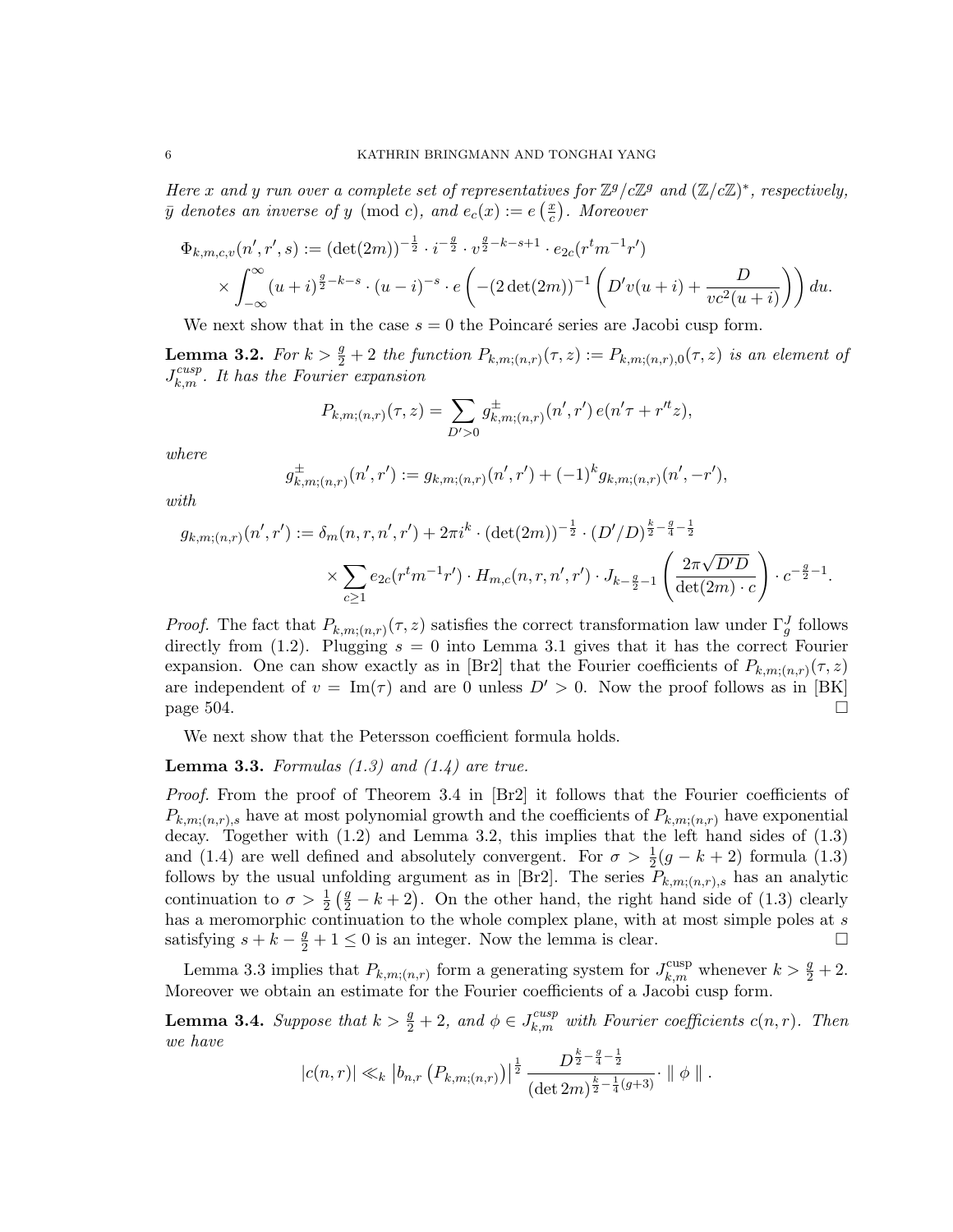Proof. Using (1.4) and the Cauchy-Schwarz inequality we find

$$
|c(n,r)|^2 = \lambda_{k,m,D}^{-2} \cdot |\langle \phi, P_{k,m;(n,r)} \rangle|^2
$$
  
 
$$
\leq \lambda_{k,m,D}^{-2} \cdot || \phi ||^2 \cdot \langle P_{k,m;(n,r)}, P_{k,m;(n,r)} \rangle = \lambda_{k,m,D}^{-1} \cdot b_{n,r}(P_{k,m;(n,r)}) \cdot || \phi ||^2
$$

which immediately gives the lemma.

## 4. THE CASE  $k = g + 1$  AND PROOF OF THEOREM 1.2

In this section we estimate the Fourier coefficients of the Poincaré series  $P_{k,m;(n,r)}$  for the special case  $k = q + 1$  with  $q > 2$ . By Lemma 3.2 we have to estimate

(4.1) 
$$
S_{m,n,r} := \sum_{c \ge 1} c^{-\frac{g}{2}-1} |H_{m,c}(n,r,n,\pm r)| \left| J_{\frac{g}{2}} \left( \frac{2\pi D}{\det(2m)c} \right) \right|.
$$

Estimating  $(4.1)$  requires more care than was necessary for the estimates in  $[Br2]$ . We use more refined estimates for Kloosterman sums, and split the summation into 3 ranges. In each range, we use different estimates for Kloosterman sums and Bessel functions and then optimize the cutoff points. This enables us to obtain estimates of the same quality as in [BK] and [Br2].

We need the following two estimates on Kloosterman sums which can be found in  $[BK]$  and [Br1] (implicitely in the proof of the analytic continuation of the Poincaré series), respectively:

(4.2) 
$$
|H_{m,c}(n,r,n,\pm r)| \ll c^{g+\epsilon} \cdot (D,c),
$$

(4.3) 
$$
|H_{m,c}(n,r,n,\pm r)| \leq (2 \det(2m)D))^{\frac{g}{2}} \cdot c^{\frac{g}{2}+1+\epsilon}.
$$

Moreover, for  $l, x > 0$ , we have (see [Ba] pages 4 and 74)

(4.4) 
$$
J_l(x) \ll_l \min \left\{ x^{-\frac{1}{2}}, x^l \right\}.
$$

Now write

$$
S_{m,n,r} = \sum_{d|D} \sum_{\substack{c \ge 1 \\ (c,D/d)=1}} (cd)^{-\frac{g}{2}-1} |H_{m,dc}(n,r,n,\pm r)| \left| J_{\frac{g}{2}}\left(\frac{A}{c}\right) \right|,
$$

with  $A = \frac{2\pi D}{d \det(2)}$  $\frac{2\pi D}{d \det(2m)}$ . We first estimate

(4.5) 
$$
B_{m,n,r,d} := \sum_{\substack{c \geq 1 \\ (c,D/d)=1}} (cd)^{-\frac{g}{2}-1} |H_{m,dc}(n,r,n,\pm r)| \left| J_{\frac{g}{2}}\left(\frac{A}{c}\right) \right|.
$$

For this we split the sum into three parts. A part with  $c \leq A$ , a part with  $A \leq c \leq B$  and a part with  $c \geq B$ , where  $B := (D \cdot det(2m))^4$ . To estimate the sum with  $c \leq A$  we use the first estimate in (4.4) and (4.2). Thus we can estimate the contribution to  $B_{m,n,r,d}$  against

(4.6) 
$$
A^{-\frac{1}{2}} \cdot d^{\frac{g}{2}+\epsilon} \sum_{c \leq A} c^{\frac{g}{2}-\frac{1}{2}+\epsilon} = d^{\frac{g}{2}+\epsilon} \cdot A^{\frac{g}{2}+\epsilon}.
$$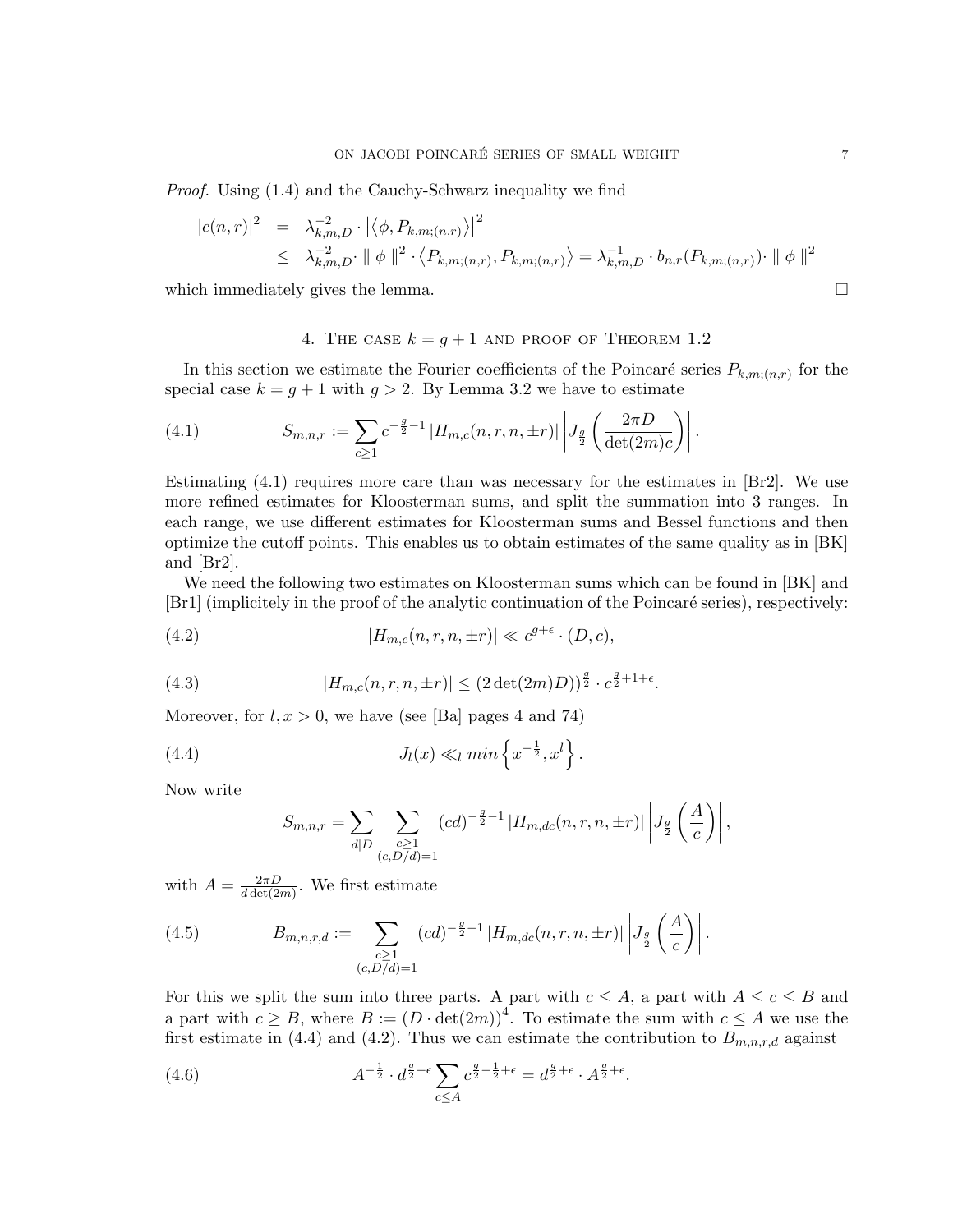Next we estimate the sum in the range  $A \leq c \leq B$ . For this we use the second estimate in  $(4.4)$  and  $(4.2)$ . This shows that the contribution to  $B_{m,n,r,d}$  can be estimated against

(4.7) 
$$
d^{\frac{g}{2}+\epsilon} \cdot A^{\frac{g}{2}} \sum_{A \le c \le B} c^{-1+\epsilon} \ll d^{\frac{g}{2}+\epsilon} \cdot A^{\frac{g}{2}} \cdot B^{\epsilon}.
$$

To estimate the sum with  $B \leq c$  we use the second estimate in (4.4) and (4.3). This shows that the contribution to  $B_{m,n,r,d}$  can be estimated against

(4.8) 
$$
(\det(2m)D)^{\frac{g}{2}} \cdot A^{\frac{g}{2}} \cdot d^{\epsilon} \sum_{c \geq B} c^{-\frac{g}{2} + \epsilon} \ll d^{\epsilon} \cdot (\det(2m)D)^{\frac{g}{2}} \cdot A^{\frac{g}{2}} \cdot B^{-\frac{g}{2} + 1 + \epsilon}.
$$

Recall our choice  $B = (D \cdot det(2m))^4$ . Combining (4.6), (4.7), and (4.8) gives

$$
B_{m,n,r,d} \ll d^{\frac{g}{2}+\epsilon} \cdot A^{\frac{g}{2}+\epsilon} (\det(2m)D)^{\epsilon} \ll D^{\frac{g}{2}+\epsilon} \cdot \det(2m)^{-\frac{g}{2}+\epsilon}.
$$

Thus

$$
S_{m,n,r} \ll \det(2m)^{-\frac{g}{2}+\epsilon} \cdot D^{\frac{g}{2}+\epsilon} \sum_{d|D} 1 \ll \det(2m)^{-\frac{g}{2}+\epsilon} \cdot D^{\frac{g}{2}+\epsilon}.
$$

This immediately gives (1.5) in Theorem 1.2.

# 5. Theta Decomposition of Poincare Series

In this section we study the Poincaré series defined in  $(1.1)$  by using its theta decomposition. Let  $T = \begin{pmatrix} n & r^t/2 \\ r/2 & m \end{pmatrix}$  $\binom{n}{r/2}$  be a positive definite half-integral  $(g + 1) \times (g + 1)$  matrix with  $D =$  $\det(2T) = t\left(n - \frac{1}{4}m^{-1}[r]\right) > 0$  and  $t := 2 \det 2m$ . For  $l \in \mathbb{Z}^g/2m\mathbb{Z}^g$ , we define the theta series

(5.1) 
$$
\Theta_l(\tau,z) := \sum_{\lambda \in \mathbb{Z}^g} e\left(m\left[\lambda + \frac{1}{2}m^{-1}l\right]\tau + 2\left(\lambda + \frac{1}{2}m^{-1}l\right)^t m z\right).
$$

This theta series is known to be a Jacobi form of weight  $\frac{g}{2}$  for the principal congruence Jacobi group  $\Gamma(t) \propto (\mathbb{Z}^g \times \mathbb{Z}^g)$ . In fact, the vector-valued theta function

(5.2) 
$$
\Theta(\tau,z) := (\Theta_l(\tau,z))_{l \in \mathbb{Z}^g/2m\mathbb{Z}^g}
$$

has the following transformation law for every  $M \in SL_2(\mathbb{Z})$ 

(5.3) 
$$
\Theta|_{\frac{g}{2},m}M(\tau,z):=\left(\Theta_l|_{\frac{g}{2},m}M(\tau,z)\right)_{l\in\mathbb{Z}^g/2m\mathbb{Z}^g}=U(M)\Theta(\tau,z)
$$

for some unitary matrix  $U(M)$ . Let  $\chi_j^i(M)$  be the  $(i, j)$ -th entry of  $U(M)$ .

Lemma 5.1. Assuming the notation from above we have:

(1)  $|\chi_j^i(M)| \leq 1$ . (2)  $U(\gamma M) = U(M\gamma) = U(M)$  for  $\gamma \in \Gamma(t)$ . (3)  $\chi_l^r(\begin{pmatrix} 1 & b \\ 0 & 1 \end{pmatrix} M) = e(-\frac{Db}{t})$  $\frac{Ob}{t}$ )  $\chi_l^r(M)$ . (4)  $\chi_j^i(-M) = i^{-g} \chi_{-j}^i(M)$ .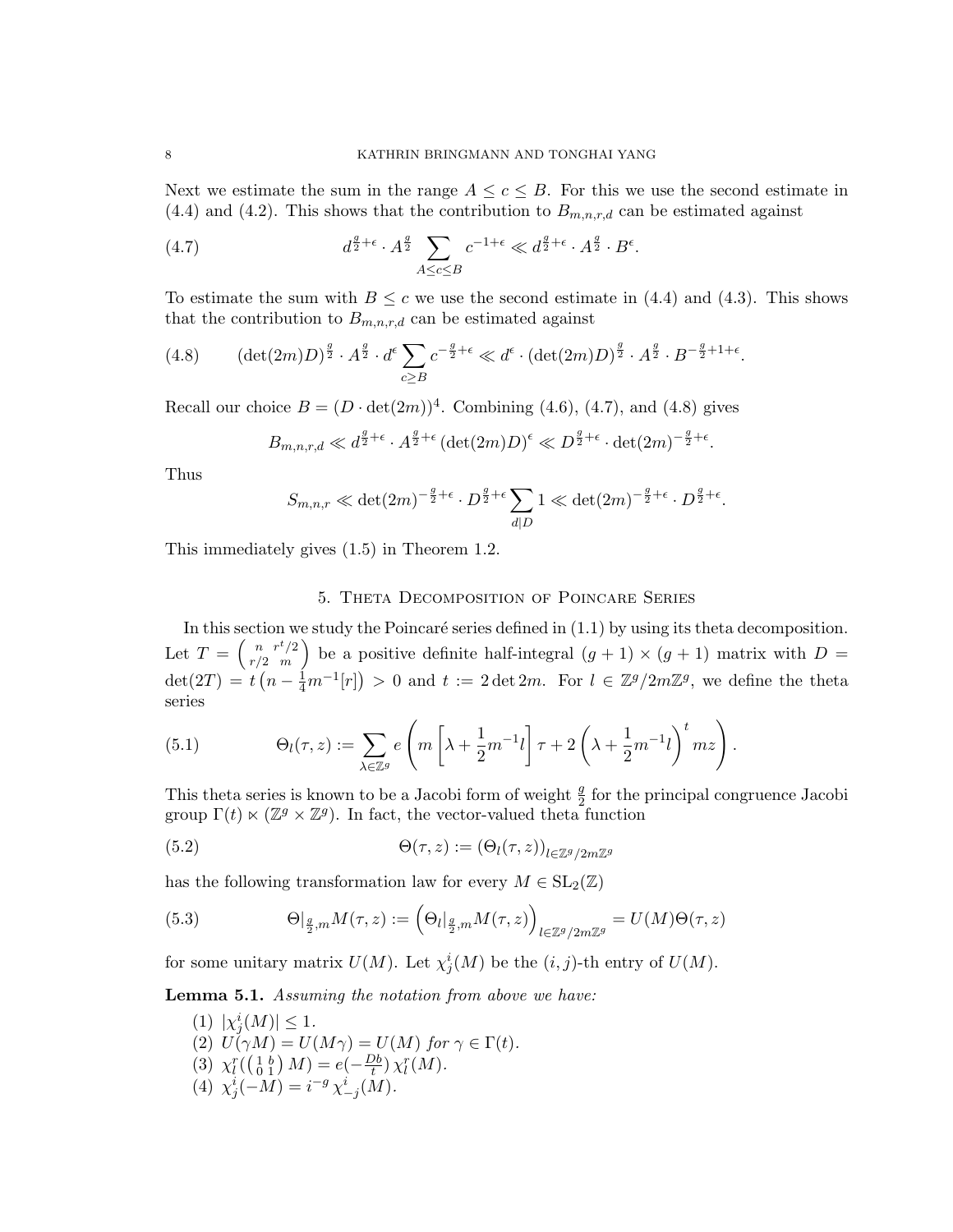*Proof.* (1) is clear from the fact that  $U(M)$  is unitary.

- (2) follows from the fact that  $\Theta_l$  is a modular form for  $\Gamma(t)$ .
- (3) follows from the fact that  $\Theta|_{g/2}\left(\begin{smallmatrix}1&b\\0&1\end{smallmatrix}\right)=A\Theta$ , where A is the diagonal matrix with the  $(n, l)$ th entry being  $e\left(\frac{D_l b}{t}\right)$ , with  $D_l := t\left(n - \frac{1}{4}m^{-1}[l]\right)$ .
- (4) follows from  $\Theta_l|_{g/2}(-I) = i^{-g}\Theta_{-l}$ , where I is the identity matrix.

By Lemma 5.1, it is easy to see that the Poincaré series

(5.4) 
$$
P_{s,l}(\tau) := v^s \sum_{M \in \Gamma_{\infty} \backslash \Gamma} \chi_l^r(M) \cdot (c\tau + d)^{-k + \frac{g}{2}} \cdot |c\tau + d|^{-2s} \cdot e\left(\frac{D\left(a\tau + b\right)}{t\left(c\tau + d\right)}\right)
$$

is well-defined and is a (non-holomorphic) modular form of weight  $k - \frac{g}{2}$  $\frac{g}{2}$  for  $\Gamma(t)$ . We remark that it is not a modular form for  $SL_2(\mathbb{Z})$  since  $\chi_l^r$  is not a character. The following proposition describes how this Poincaré series is related to the Jacobi Poincaré series  $P_{k,m;(n,r),s}(\tau, z)$ .

## Proposition 5.2. One has

$$
P_{k,m;(n,r),s}(\tau,z) = \sum_{l \in \mathbb{Z}^g/2m\mathbb{Z}^g} \Theta_l(\tau,z) P_{s,l}(\tau).
$$

In particular,  $b_{n,r}(P_{k,m;(n,r),s}) = b_{\frac{D}{t}}(P_{s,r})$ , with  $b_{\frac{D}{t}}(P_{s,r})$  the  $\frac{D}{t}$ -th Fourier coefficient of  $P_{s,r}$ .

*Proof.* We choose the elements  $((a \ b \ b \dot a), (a \lambda, b \lambda))$  as a set of representatives of  $(\Gamma_g^J)_{\infty} \backslash \Gamma_g^J$ , where  $c, d \in \mathbb{Z}$  with  $(c, d) = 1, \lambda \in \mathbb{Z}^g$ , and where, for each pair  $(c, d)$ , we have chosen  $a, b \in \mathbb{Z}$ such that  $ad - bc = 1$ . It is not hard to see from the definition that

$$
P_{k,m;(nr),s}(\tau,z) = \frac{v^s}{t} \sum_{M \in \Gamma(t)\infty \backslash \Gamma} (c\tau + d)^{-(k-\frac{g}{2})} \cdot |c\tau + d|^{-2s} \cdot e\left(\frac{n(a\tau + b)}{c\tau + d} + r^t z \frac{1}{c\tau + d}\right)
$$

$$
\sum_{\lambda \in \mathbb{Z}^g} e\left((m[\lambda] + r^t \lambda)\tau + 2\lambda^t m z\right)|_{\frac{g}{2},m} M.
$$

Rewriting

$$
\sum_{\lambda \in \mathbb{Z}^g} e\left(\left(m[\lambda] + r^t \lambda\right) \tau + 2\lambda^t m z\right) = e\left(-\frac{1}{4} m^{-1} \left[r^t\right] \tau - r^t z\right) \Theta_r(\tau, z)
$$

one sees from (5.3) that  $P_{k,m;(r,n),s}(\tau,z)$  equals

$$
\frac{v^s}{t} \sum_{M \in \Gamma(t)_{\infty} \backslash \Gamma} (c\tau + d)^{-(k - \frac{g}{2})} \cdot |c\tau + d|^{-2s} \cdot e\left(\frac{D(a\tau + b)}{t(c\tau + d)}\right) \cdot \Theta_r|_{\frac{g}{2},m} M(\tau, z)
$$
\n
$$
= \sum_{l \in \mathbb{Z}^g/2m\mathbb{Z}^g} \Theta_l(\tau, z) \cdot P_{s,l}(\tau),
$$

as claimed. Since  $P_{s,l}$  is independent of z, it is easy to check the identity between the Fourier coefficients in the proposition.

Proposition 5.2 leads to the study of the one variable Poincaré series  $P_{s,l}(\tau)$ . As usual, we break the sum in  $P_{s,l}$  into three parts:  $c = 0, c > 0$ , and  $c < 0$ . For  $c \neq 0$  we use the identity

$$
\frac{a\tau+b}{c\tau+d} = \frac{a}{c} - \frac{1}{c^2\left(\tau + \frac{d}{c}\right)}
$$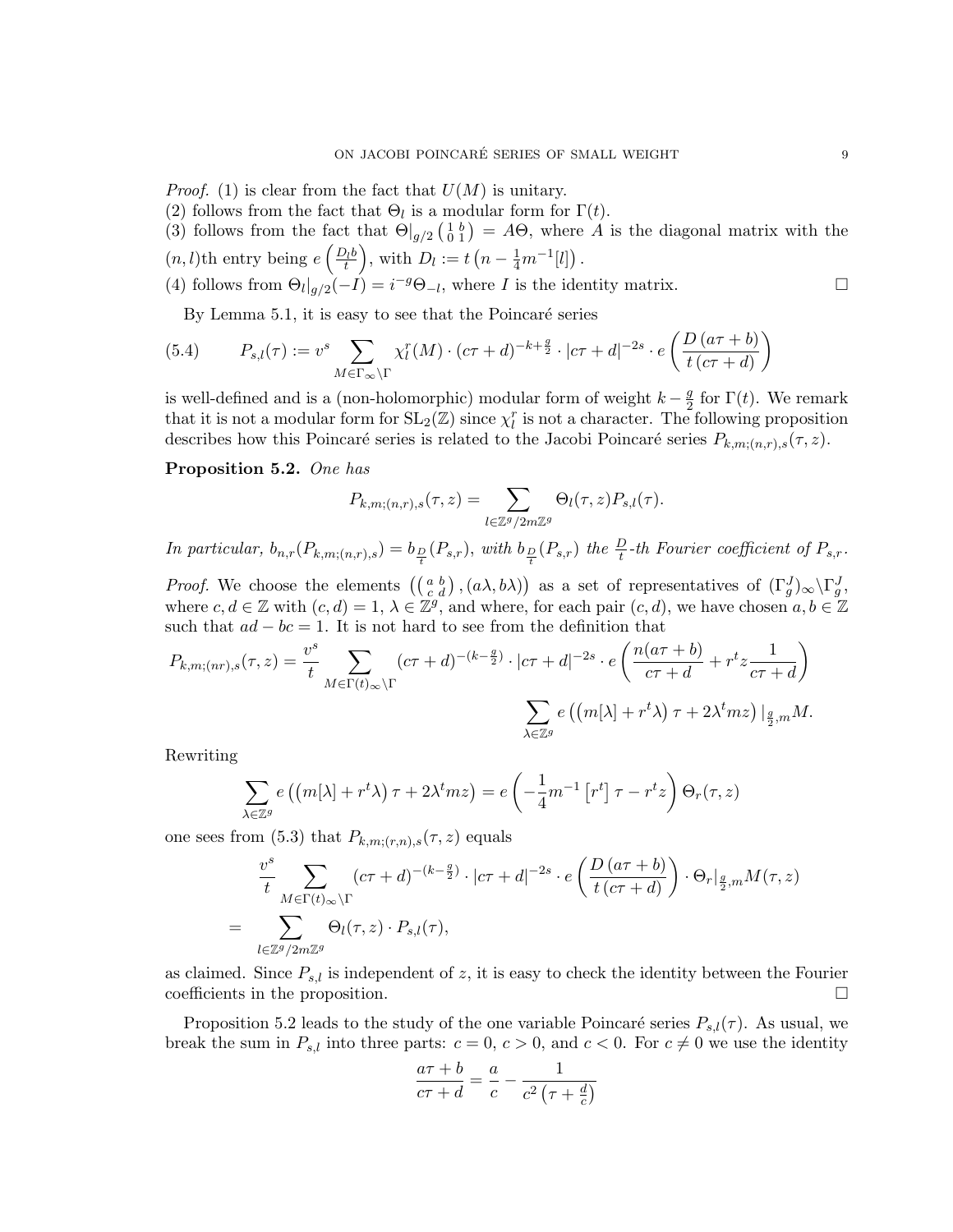and write d as  $d + \lambda tc$  with  $\lambda \in \mathbb{Z}$  and d running modulo ct. Here we need  $P_{s,l}(\tau + t) = P_{s,l}(\tau)$ , which follows from Lemma 5.1. A simple calculation gives

$$
(5.5) \quad P_{s,l}(\tau) = v^s \left( 1 + (-1)^k \right) e\left( \frac{D\tau}{t} \right) + v^s \sum_{c>0} c^{\frac{g}{2} - k - 2s} \sum_{\substack{d \pmod{tc} \\ (d,c) = 1}} \left( \chi_l^r(c,d) + (-1)^k \chi_{-l}^r(c,d) \right) F_s \left( \tau + \frac{d}{c} \right).
$$

Here for  $M = \begin{pmatrix} a & b \\ c & d \end{pmatrix} \in SL_2(\mathbb{Z})$ 

$$
\chi_l^r(c,d) := \chi_l^r(M)e\left(\frac{Da}{tc}\right),\,
$$

is well-defined (independent of the choice of  $M$ ) by Lemma 5.1, and

(5.6) 
$$
F_s(\tau) := \sum_{\lambda \in \mathbb{Z}} (\tau + \lambda t)^{-(k - \frac{g}{2})} \cdot |\tau + \lambda t|^{-2s} \cdot e\left(-\frac{D}{tc^2(\tau + \lambda t)}\right).
$$

**Lemma 5.3.** The function  $F_s(\tau)$  has Fourier expansion

$$
F_s(\tau) = \sum_{\mu \in \mathbb{Z}} \Phi_{k,c,v}(\mu, s) \cdot e\left(\frac{\mu \tau}{t}\right),\,
$$

with

$$
(5.7) \quad \Phi_{k,c,v}(\mu,s) = v^{-k+\frac{g}{2}-2s+1} \cdot \frac{1}{t} \cdot e^{\frac{2\pi\mu v}{t}} \cdot (u-i)^{-s} \cdot e^{\left(-\frac{1}{t}\left(\mu vu + \frac{D}{c^2v(u+i)}\right)\right)} \, du.
$$

Moreover,

(1) If  $\sigma > \frac{1}{2}(1+\frac{g}{2}-k)$ , then the coefficients  $\Phi_{k,c,v}(\mu, s)$  are holomorphic functions in s. If K is any compact set in the right half plane  $\sigma > \frac{1}{2}(1 + \frac{g}{2} - k)$ , then we have for  $s \in K$ 

$$
\Phi_{k,c,v}(\mu,s) \ll_{K,v,D,t} e^{\frac{2\pi\mu v}{t}(1-sign(\mu)v_1)},
$$

where  $v_1$  is a positive constant.

- (2) The function  $F_s(\tau)$  has an analytic continuation to  $\sigma > \frac{1}{2} (1 + \frac{g}{2} k)$ .
- (3) If  $k > \frac{g}{2} + 1$ , then  $F_0(\tau)$  is a holomorphic function of  $\tau$  with Fourier expansion

$$
(5.8) \tF_0(\tau) = 2\pi i^{\frac{g}{2} - k + 2} \cdot t^{-1} \sum_{\mu > 0} \left(\frac{D}{\mu}\right)^{\frac{1}{4}(g + 2 - 2k)} \cdot c^{k - \frac{g}{2} - 1} \cdot J_{k - \frac{g}{2} - 1} \left(\frac{4\pi \sqrt{D\mu}}{ct}\right) \cdot e(\mu \tau).
$$

*Proof.* Clearly  $F_s(\tau)$  has period t and thus a Fourier expansion

$$
F_s(\tau) = \sum_{\mu \in \mathbb{Z}} a_{\mu}(v) \cdot e\left(\frac{\mu \tau}{t}\right),\,
$$

where

$$
a_{\mu}(v) = \frac{1}{t} \int_0^t F_s(\tau) \cdot e\left(-\frac{\mu\tau}{t}\right) du = \frac{1}{t} \int_{\mathbb{R}} \tau^{-\left(k - \frac{g}{2} + s\right)} \cdot \bar{\tau}^{-s} \cdot e\left(-\frac{D}{tc^2\tau} - \frac{\mu\tau}{t}\right) du.
$$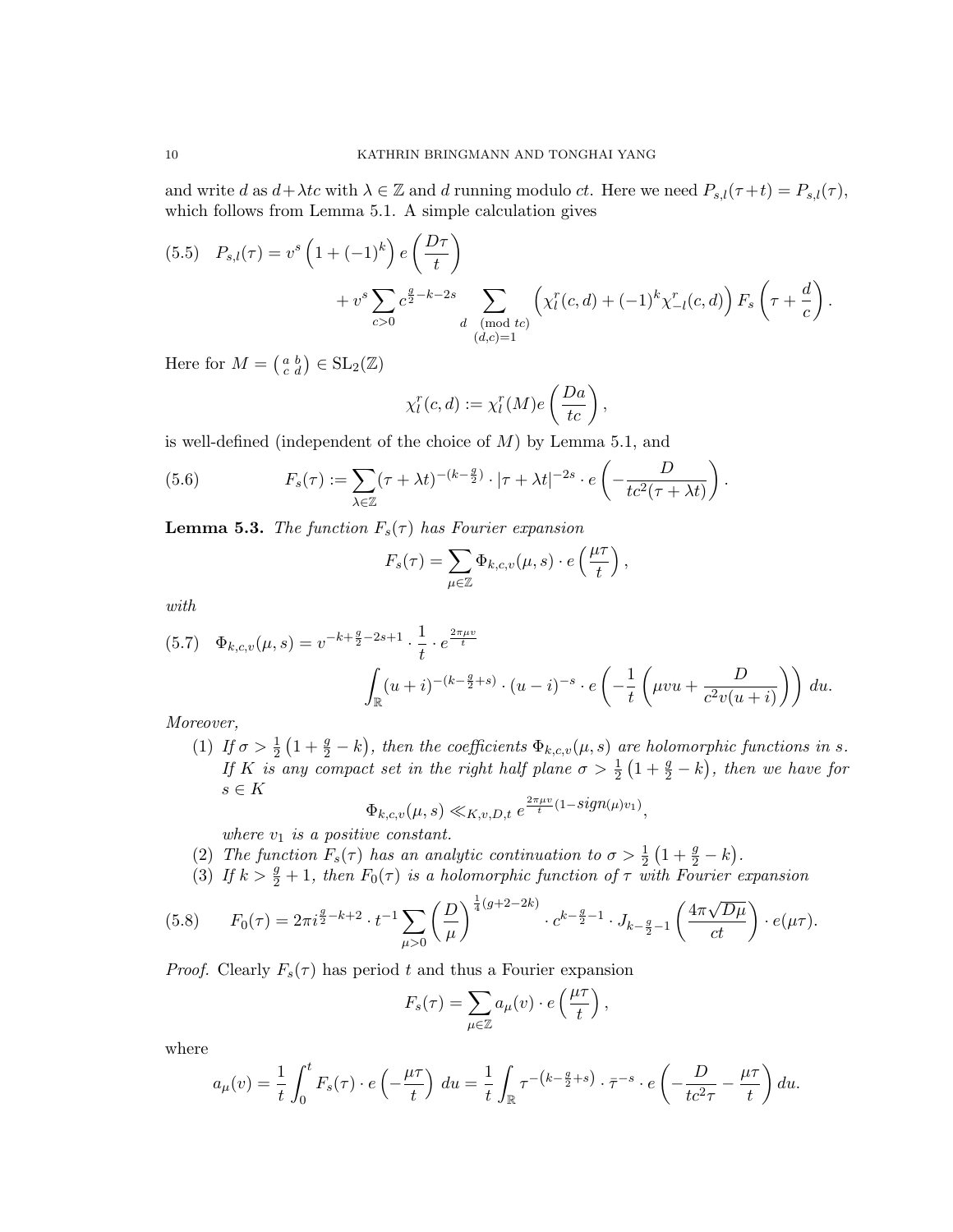Making the substitution  $u \mapsto uv$  gives (5.7).

Claim (1) follows directly from Lemma 3.5 of [Br1] with  $c_1 = k - \frac{g}{2}$  $\frac{g}{2}, c_2 = \frac{v\mu}{t}$  $t^{\mu}_{t}$ , and  $c_3 = \frac{D}{tc^2v}$ .  $(2)$  follows from  $(1)$ .

(3) If  $k > \frac{g}{2} + 1$ , then one has

$$
\Phi_{k,c,v}(\mu,0) = \frac{1}{t} \int_{iv-\infty}^{iv+\infty} \tau^{\frac{g}{2}-k} \cdot e\left(-\frac{1}{t}\left(\mu\tau + \frac{D}{c^2\tau}\right)\right) d\tau.
$$

For  $\mu > 0$ , the substitution  $\tau = \frac{i}{c}$  $\frac{i}{c} \cdot \left(\frac{D}{\mu}\right)$  $\frac{D}{\mu}\Big)^{1/2}\cdot w$  gives

$$
\Phi_{k,c,v}(\mu,0) = \frac{1}{t} \left[ \frac{i}{c} \sqrt{\frac{D}{\mu}} \right]^{\frac{g}{2}+1-k} \int_{v'-i\infty}^{v'+i\infty} w^{\frac{g}{2}-k} \cdot \exp\left(\frac{2\pi\sqrt{D\mu}}{ct}\left(w-w^{-1}\right)\right) dw
$$
\n
$$
= \frac{1}{t} \left[ \frac{i}{c} \sqrt{\frac{D}{\mu}} \right]^{\frac{g}{2}+1-k} 2\pi i \cdot J_{k-\frac{g}{2}-1}\left(\frac{4\pi\sqrt{D\mu}}{ct}\right)
$$

as claimed. The vanishing of the Fourier coefficients for  $\mu \leq 0$  can be established if we deform the path of integration up to infinity.  $\Box$ 

From this we obtain the Fourier expansion of  $P_{s,l}(\tau)$ . Combining the following theorem with Proposition 5.2 gives another proof of the analytic continuation of the Poincaré series  $P_{k,m;(n,r),s}(\tau,z).$ 

**Theorem 5.4.** (1) The function  $P_{s,l}(\tau)$  has an analytic continuation to  $\sigma > \frac{1}{2}(\frac{g}{2} + 2 - k)$ with the following Fourier expansion:

$$
P_{s,l}(\tau) = v^s \sum_{\mu \in \mathbb{Z}} b_{\frac{\mu}{t}}(P_{s,l}) \cdot e\left(\frac{\mu \tau}{t}\right)
$$

with

$$
b_{\frac{\mu}{t}}(P_{s,l}) = \left(1 + (-1)^k\right) \cdot \delta_{\mu,D} + \sum_{c>0} c_2^{\frac{g}{2} - k - 2s} \cdot K_{\mu}(c,tc) \cdot \Phi_{k,c,v}(\mu, s).
$$

Here 
$$
\delta_{\mu,D} := \begin{cases} 1 & \text{if } \mu = D, \\ 0 & \text{otherwise,} \end{cases}
$$
 and  

$$
K_{\mu}(c,tc) := \sum_{\substack{d \pmod{tc} \\ (c,d)=1}} e\left(\frac{\mu d}{tc}\right) \left(\chi_l^r(c,d) + (-1)^k \chi_{-l}^r(c,d)\right).
$$

(2) If  $k > \frac{g}{2} + 2$ , then  $P_r(\tau) := P_{0,r}(\tau)$  has the Fourier expansion:

$$
P_r(\tau) = \sum_{\mu > 0} b_{\frac{\mu}{t}}(P_r) \cdot e\left(\frac{\mu \tau}{t}\right)
$$

where

$$
b_{\frac{\mu}{t}}(P_r) = \left(1 + (-1)^k\right) \cdot \delta_{\mu,D} - 2\pi i^{\frac{g}{2} - k} \left(\frac{D}{\mu}\right)^{\frac{1}{4}(g+2-2k)} \sum_{c>0} \frac{1}{tc} K_{\mu}(c,tc) \cdot J_{k-\frac{g}{2}-1}\left(\frac{4\pi\sqrt{D\mu}}{tc}\right).
$$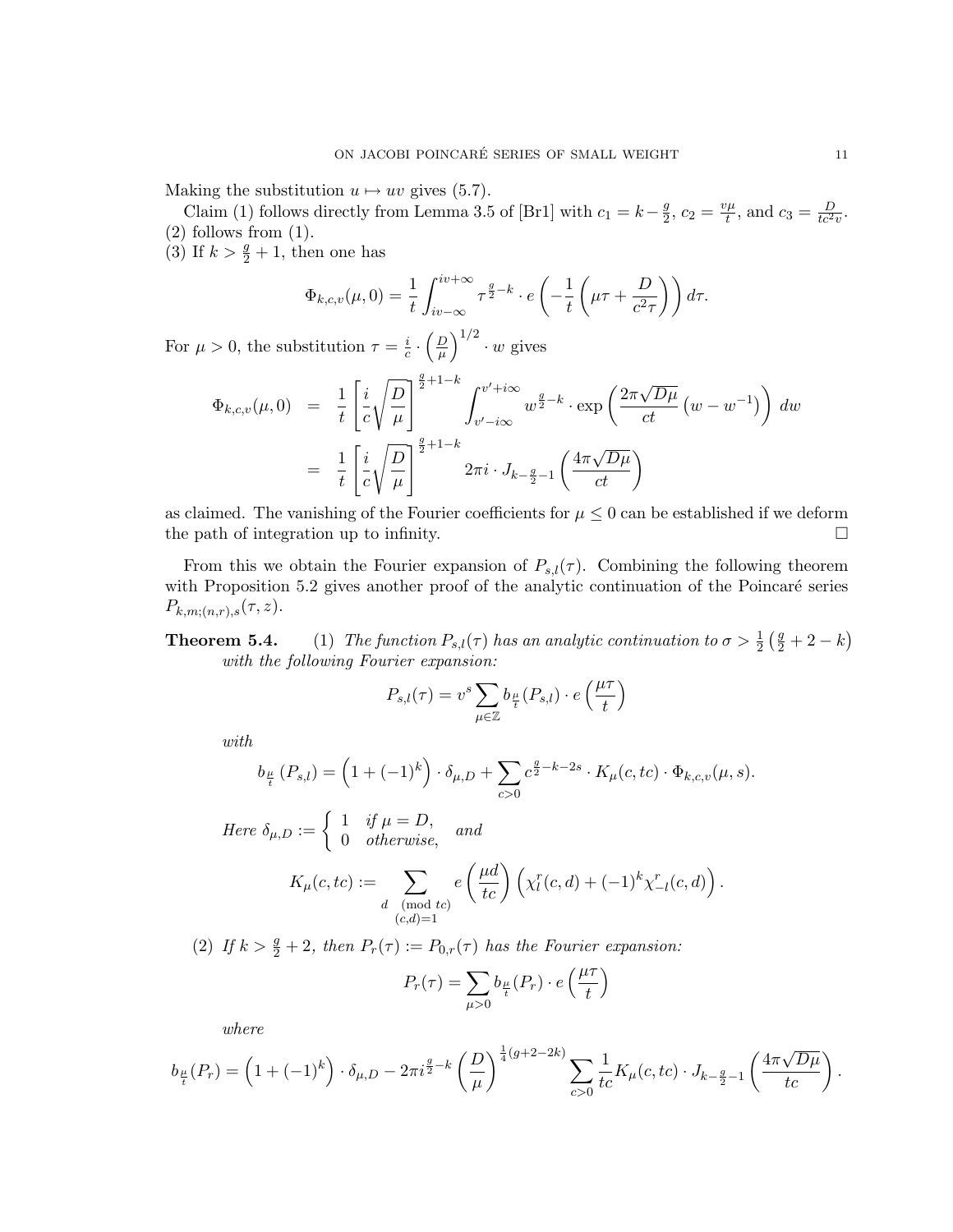*Proof.* (1) The Fourier expansion of  $P_{s,l}(\tau)$  follows from (5.5) and Lemma 5.3 for  $\sigma > \frac{1}{2} \left( -k + \frac{g}{2} + 1 \right)$ . Notice that

$$
(5.9) \t\t\t |K_{\mu}(c,tc)| \leq 2tc.
$$

Now, using the Fourier expansion and Lemma 5.3 (1), one sees that for  $\sigma > \frac{1}{2}(\frac{g}{2} + 2 - k)$ 

$$
\left| b_{\frac{\mu}{t}}(P_{s,l}) \right| \ll_{K,v,D,t} \delta_{\mu,D} + e^{\frac{2\pi\mu v}{t}(1-\text{sign}(\mu)v_1)} \sum_{c>0} c^{\frac{g}{2}+1-k-2\sigma} \ll_{K,v,D,t} \delta_{\mu,D} + e^{\frac{2\pi\mu v}{t}(1-\text{sign}(\mu)v_1)}.
$$

Thus

$$
|P_{s,l}(\tau)| \ll_{K,\nu,D,t} 1 + \sum_{\mu \in \mathbb{Z}} e^{-\frac{2\pi|\mu|v_1}{t}},
$$

which is absolutely convergent. This proves (1).

(2) By Lemma 5.3 and (1), one sees that  $P_r(\tau)$  is a holomorphic function of  $\tau$  in the upper half plane. The Fourier expansion formula follows from  $(1)$  and Lemma 5.3.

Corollary 5.5. (Theorem 1.3) Assuming the hypothesis above, we have

$$
\left| b_{n,r} \left( P_{k,m;(n,r),s} \right) \right| = \left| b_{\frac{D}{t}}(P_{0,r}) \right| \ll_k 1 + \frac{D}{\det(2m)}
$$

*Proof.* The first identity is already contained in Proposition 5.2. Set  $A := \frac{4\pi D}{t}$ . Similarly to the proof of  $(1.5)$ , Theorem 5.4,  $(5.9)$ , and  $(4.4)$  give,

$$
\left| b_{\frac{D}{t}}(P_{0,r}) \right| \ll_k 1 + \sum_{c>0} \left| J_{k-\frac{g}{2}-1} \left( \frac{A}{c} \right) \right| \ll_k 1 + \frac{D}{\det(2m)}.
$$

.

# 6. Proof of Theorems 1.4 and 1.5

Here we prove Theorems 1.4 and 1.5. For this we recall the following Lemma from [BK].

**Lemma 6.1.** If  $\phi_m$  is the mth Fourier Jacobi coefficient of a Siegel cusp form F, then we have

 $\parallel \phi_m \parallel \ll_{\epsilon,F} (\det 2m)^{\frac{k}{2} - \alpha_g + \epsilon},$ 

where  $\alpha_q$  is defined in (1.9).

Define

$$
m_{g-1}(T) := \min \{ T[U]_{g-1} | U \in \mathrm{GL}_g(\mathbb{Z}) \},
$$

where  $T[U]|_{g-1}$  denotes the determinant of the leading  $(g-1)$  rowed submatrix of  $T[U]$ . To prove Theorems 1.4 and 1.5, we may assume that  $T = \begin{pmatrix} n & \frac{r^2}{2} \\ r & \frac{r^2}{2} \end{pmatrix}$  $\frac{r}{2}$   $\frac{2}{m}$ with det  $m = m_{g-1}(T)$  since both sides of the estimates are invariant under replacing  $\overline{T}$  with  $T[U]$  with  $U \in GL_q(\mathbb{Z})$ . Now by Lemma 3.4 (with  $g - 1$  instead of g) and Lemma 6.1

(6.1) 
$$
a(T) \ll \left| b_{n,r} \left( P_{k,m;(n,r)} \right) \right|^{\frac{1}{2}} \cdot D^{\frac{k}{2} - \frac{g}{4} - \frac{1}{4}} \cdot (\det(2m))^{\frac{g}{4} + \frac{1}{2} - \alpha_g + \epsilon}.
$$

We now use this estimate to prove Theorems 1.4 and 1.5. Recall  $D = det(2T)$ .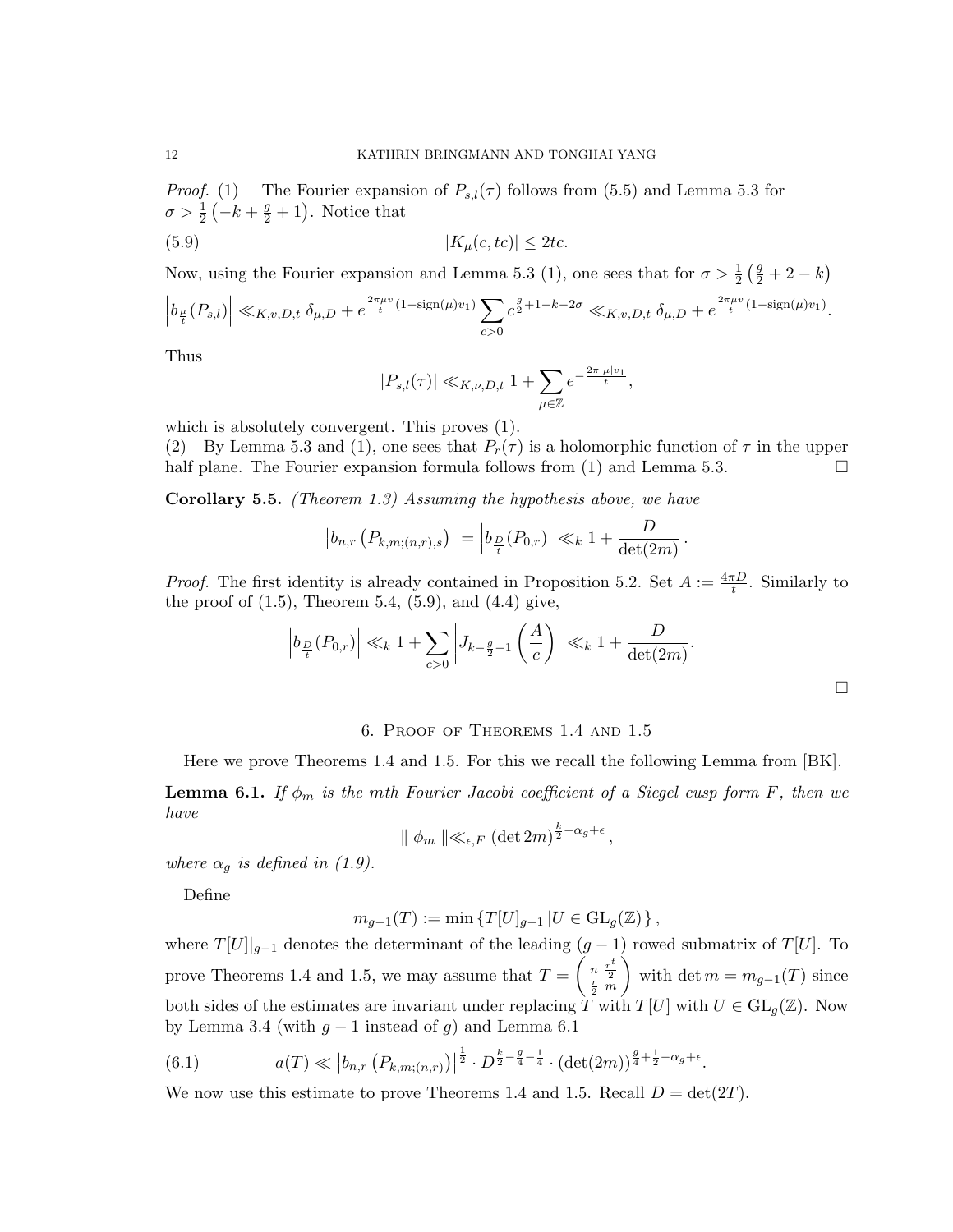Proof of Theorem 1.4. From Theorem 1.3 we get

$$
b_{n,r}\left(P_{k,m;(n,r)}\right) \ll \det(2m)^{-\frac{g}{2}} \left(\det(2m)^{\frac{g}{2}} + D^{\frac{g-1}{2}+\epsilon} \cdot \det(2m)^{\epsilon}\right).
$$

Combining this with (6.1) gives

$$
a(T) \ll \det(2m)^{\frac{1}{2}-\alpha_g+\epsilon} \cdot D^{\frac{k}{2}-\frac{g}{4}-\frac{1}{4}} \left( \det(2m)^{\frac{g}{2}} + D^{\frac{g-1}{2}+\epsilon} \cdot \det(2m)^{\epsilon} \right)^{\frac{1}{2}}.
$$

Using reduction theory we can assume that

(6.2) 
$$
\det m = m_{g-1}(T) \ll (\det T)^{1-\frac{1}{g}}.
$$

This directly gives Theorem 1.4.  $\Box$ 

Proof of Theorem 1.5. By (6.1) and Corollary 5.5, we have

$$
a(T) \ll \det(2m)^{\frac{g}{4}-\alpha_g+\epsilon} D^{\frac{k}{2}-\frac{g}{4}-\frac{1}{4}} (\det(2m)+D)^{\frac{1}{2}}.
$$

Theorem 1.5 now follows directly using  $(6.2)$ .

## 7. Proof of Theorem 1.7

In this section we construct lifting maps from the vector space of Jacobi cusp forms to a subspace of elliptic modular forms. Since we have shown the properties of the Poincaré series given in Theorem 1.1, we can proceed as in [Br2]. For the reader convenience we recall the arguments here. First we recall some facts from [GKZ] about quadratic forms, the generalized genus character, and geodesic cycle integrals. For  $a, b, c \in \mathbb{Z}$  let us define the integral binary quadratic form

$$
[a, b, c](x, y) := ax^2 + bxy + cy^2.
$$

The group  $SL_2(\mathbb{Z})$  acts on these forms in the usual way by

$$
[a, b, c] \circ \left(\begin{array}{c} \alpha & \beta \\ \gamma & \delta \end{array}\right)(x, y) := [a, b, c] (\alpha x + \beta y, \gamma x + \delta y) \quad (x, y \in \mathbb{Z}).
$$

Let  $\Delta > 0$  be a discriminant (of a binary quadratic form) and denote by  $\mathcal{D}_{\Delta}$  the set of integral binary quadratic forms with discriminant  $\Delta = 4ac - b^2 > 0$ . Furthermore for a positive integer l, denote by  $\mathcal{D}_{l,\Delta}$  the subset of  $\mathcal{D}_{\Delta}$  of all quadratic forms with the additional condition that  $a \equiv 0 \pmod{l}$ . Moreover for integers  $\rho \pmod{2l}$  with  $\Delta \equiv \rho^2 \pmod{4l}$ , let

$$
\mathcal{D}_{l,\Delta,\rho} := \{ [a,b,c] \in \mathcal{D}_{\Delta} | a \equiv 0 \pmod{l}, b \equiv \rho \pmod{2l} \}.
$$

Both sets  $\mathcal{D}_{l,\Delta}$  and  $\mathcal{D}_{l,\Delta,\rho}$  are  $\Gamma_0(l)$  invariant. For a fundamental discriminant  $-D_0$  that divides  $\Delta$  with  $-D_0$  and  $-\frac{\Delta}{D_0}$  $\frac{\Delta}{D_0}$  are squares (mod 4l), define for  $Q = [al, b, c] \in \mathcal{D}_{l,\Delta}$  the generalized genus character:

$$
\chi_{D_0}(Q) := \begin{cases} \left(\frac{-D_0}{n}\right) & \text{if } (a, b, c, D_0) = 1, \\ 0 & \text{otherwise.} \end{cases}
$$

Here *n* is an integer coprime to  $D_0$  represented by the form  $[a_1, b, c_2]$  for some decomposition  $l = l_1 l_2$ ,  $l_i > 0$   $(i = 1, 2)$ . It is easy to show that such an n always exists and that the value of  $\left(\frac{-D_0}{n}\right)$  is independent of the choice of  $l_1, l_2$ , and n.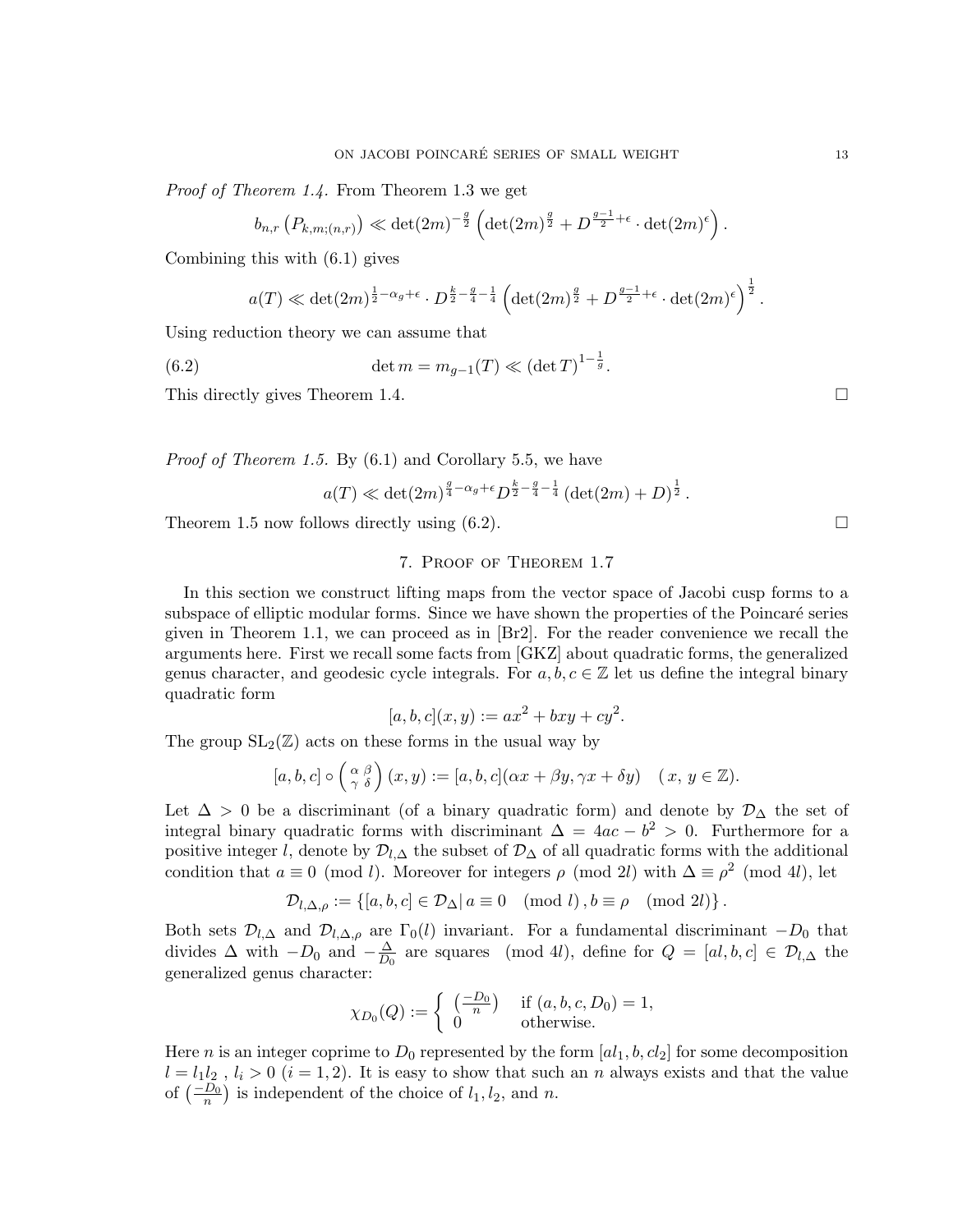Define for  $f \in S_{2k}(l)$  and  $Q = [a, b, c] \in \mathcal{D}_{l, \Delta, \rho}$  the cycle integral

$$
r_{k,l,Q}(f) := \int_{\gamma_Q} f(z) \cdot Q(z,1)^{k-1} dz,
$$

where  $\gamma_Q$  is the image in  $\Gamma_0(l)\backslash\mathbb{H}$  of the semicircle  $a|z|^2 + bx + c = 0$   $(x = \text{Re}(z))$ , orientated  $\frac{-b-\sqrt{\Delta}}{2a}$  $\frac{-\sqrt{\Delta}}{2a}$  to  $\frac{-b+\sqrt{\Delta}}{2a}$  $\frac{+\sqrt{\Delta}}{2a}$  if  $a \neq 0$  or, if  $a = 0$ , the vertical line  $bx + c = 0$ , orientated from  $-\frac{c}{b}$  $\frac{1}{2a}$  to  $\frac{1}{2a}$  is  $\frac{1}{2a}$  if  $a \neq 0$  of, if  $a = 0$ , the vertical line  $ax + c = 0$ , orientated from  $-\frac{1}{b}$ <br>to  $i\infty$  if  $b > 0$  and from  $i\infty$  to  $-\frac{c}{b}$  if  $b < 0$ . It is not hard to see that the above defi  $\frac{c}{b}$  if  $b < 0$ . It is not hard to see that the above definition makes sense (i.e., the integral is invariant with respect to the subgroup of  $\Gamma_0(l)$  preserving Q) and depends only on the  $\Gamma_0(l)$  equivalence class of Q. Furthermore, we define

$$
r_{k,l,\Delta,\rho,D_0}(f) := \sum_{Q \in \mathcal{D}_{l,\Delta,\rho}/\Gamma_0(l)} \chi_{D_0}(Q) \cdot r_{k,l,Q}(f).
$$

Next we define a kernel functions for the cycle integrals

$$
f_{k,l,\Delta,\rho,D_0}(z) := \sum_{Q \in \mathcal{D}_{l,\Delta,\rho}} \frac{\chi_{D_0}(Q)}{Q(z,1)^k} \qquad (z \in \mathbb{H}).
$$

It is known from [GKZ] that the series  $f_{k,l,\Delta,\rho,D_0}(z)$  is absolutely and locally uniformly convergent for  $k > 1$  and is an element of  $S_{2k}(l)$ <sup>-</sup>. Moreover for  $k = 1$  the series is continued, using the "Hecke-trick", and again is an element of  $S_{2k}(l)^-$ .

**Lemma 7.1.** The Fourier expansion of  $f_{k,l,\Delta,\rho,D_0}(z)$   $(k \ge 1)$  is given by

$$
f_{k,l,\Delta,\rho,D_0}(z) = \sum_{m=1}^{\infty} c_{k,l}^{\pm}(m,\Delta,\rho,D_0)e^{2\pi imz},
$$

where

$$
c_{k,l}^{\pm}(m,\Delta,\rho,D_0) := c_{k,l}(m,\Delta,\rho,D_0) + (-1)^{k+1}c_{k,l}(m,\Delta,-\rho,D_0),
$$

with

$$
c_{k,l}(m,\Delta,\rho,D_0) := i^k \cdot (-1)^{-\frac{1}{2}} \cdot \frac{(2\pi)^k}{(k-1)!} \cdot (m^2/\Delta)^{\frac{k-1}{2}} \cdot \left[ D_0^{-\frac{1}{2}} \cdot \epsilon_l(m,\Delta,\rho,D_0) \right.
$$

$$
+ i^{k+1} \cdot \pi \cdot \sqrt{2} \cdot (m^2/\Delta)^{\frac{1}{4}} \cdot \sum_{a \ge 1} (l a)^{-\frac{1}{2}} \cdot S_{l a}(m,\Delta,\rho,D_0) \cdot J_{k-\frac{1}{2}} \left( \frac{\pi m \sqrt{\Delta}}{l a} \right) \right].
$$

Here

$$
\epsilon_l(m, \Delta, \rho, D_0) := \begin{cases} \left(\frac{-D_0}{m/f}\right) & \text{if } \Delta = D_0^2 \cdot f^2 \ (f > 0), \ f|m, \ -D_0 f \equiv \rho \pmod{2l} \\ 0 & \text{otherwise} \end{cases}
$$

$$
S_{la}(m, \Delta, \rho, D_0) = \sum_{\substack{b(2la) \\ b \equiv \rho(2l) \\ b^2 \equiv \Delta(4la)}} \chi_{D_0}\left(\left[al, b, \frac{b^2 - \Delta}{4la}\right]\right) \cdot e\left(\frac{mb}{2la}\right)
$$

.

The following theorem is known from [GKZ].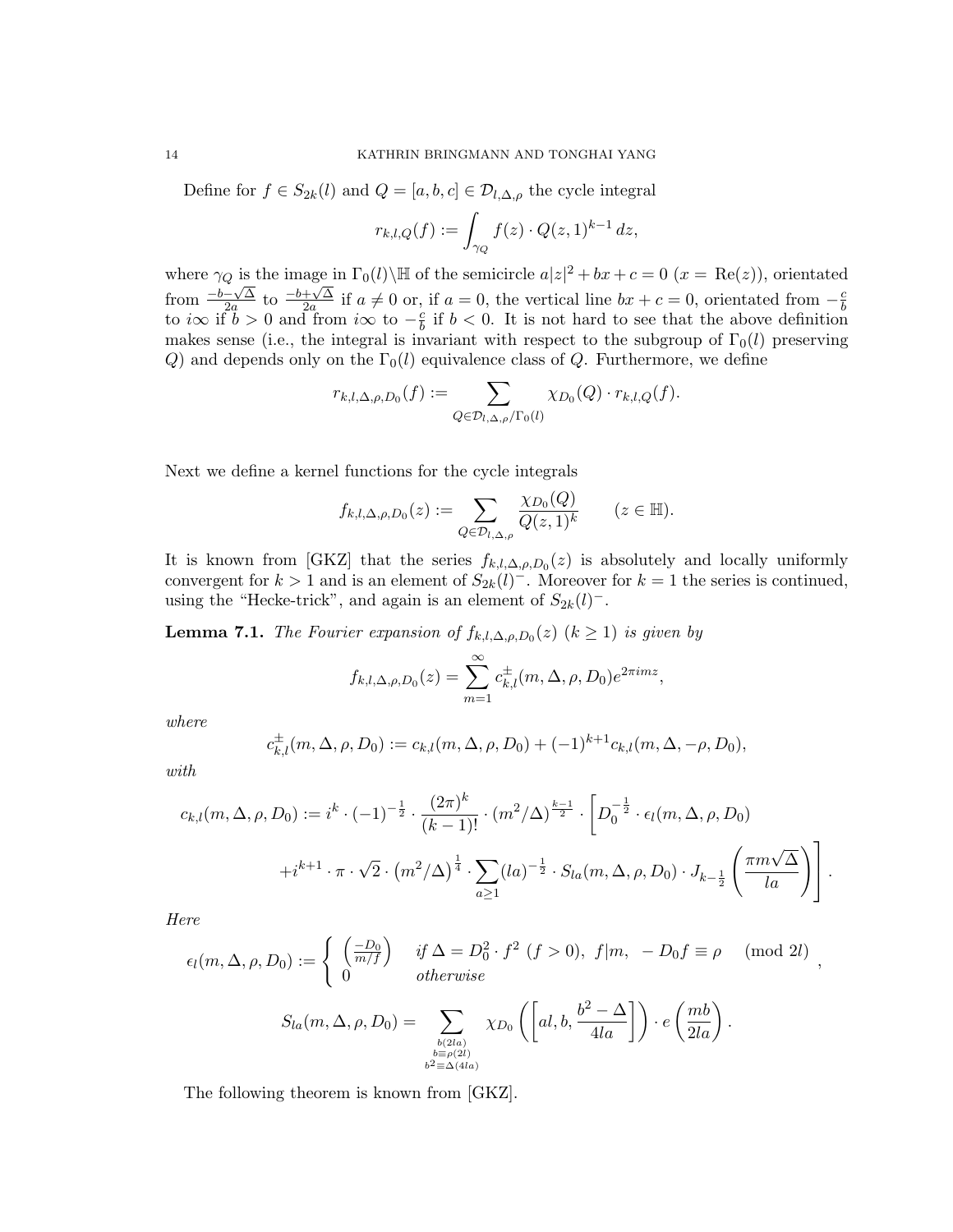**Theorem 7.2.** For  $f \in S_{2k}(l)^{-1}$  we have

$$
\langle f, f_{k,l,\Delta,\rho,D_0} \rangle = \pi \cdot {2k-2 \choose k-1} \cdot 2^{-2k+2} \cdot \Delta^{-k+1/2} \cdot r_{k,l,\Delta,\rho,D_0}(f),
$$

where  $\langle \cdot, \cdot \rangle$  denotes the usual Petersson scalar product for elliptic cusp forms with respect to  $\Gamma_0(l)$ .

Proof of Theorem 1.7. Before we give the proof, we state the needed conditions precisely as follows:

- (1)  $-D_0$  is a a square (mod  $\frac{1}{2}$  det(2*m*)) and is a fundamental discriminant.
- (2) If  $p\vert \gcd\left(\frac{1}{2}\right)$  $\frac{1}{2}\det(2m), D_0$ , then  $\operatorname{ord}_p\left(\frac{1}{2}\right)$  $\frac{1}{2} \det(2m) \leq \text{ord}_p(D_0).$
- (3) If  $2 \neq p \geq \lfloor \frac{1}{2} \rfloor$  $\frac{1}{2} \det(2m), D_0$ , then there always exists a matrix  $U \in GL_2(\mathbb{Z})$ , such as  $(2m)[U] \equiv \text{diag}(m_1, \dots, m_{g-1}, 0) \pmod{p}$ . We require  $\prod_{1 \leq i < g} m_i$  to be a square  $\pmod{p}$ .

Quadratic forms with the above conditions indeed exist (for an example see [Br1]). It can easily be shown that the last two conditions are satisfied if  $det(2m) \cdot D_0$  is square-free. Moreover it can be shown for  $g = 1$  that the conditions are equivalent to the conditions given in [GKZ].

To prove Theorem 1.7, define

$$
(7.1) \ \Omega_{k,m,D_0,r_0}(w;\tau,z) := c_{k,m,D_0} \cdot \sum_{D>0} D^{k-\frac{1}{2}} \cdot f_{k,\frac{1}{2}\det(2m),D_0D,r(2m)^*r_0^t,D_0}(w) \cdot e(n\tau+r^tz),
$$

where

$$
c_{k,m,D_0} := \frac{(-2i)^{k-1} \cdot D_0^{k-\frac{1}{2}}}{\left(\frac{1}{2}\det(2m)\right)^{k-1} \cdot \pi \cdot {2k-2 \choose k-1}}.
$$

Here for a matrix  $A$  we denote by  $A^*$  the adjoint matrix of  $A$ . One can easily see, using the Fourier expansion of  $f_{k,1/2}$   $_{det(2m),D_0D,r(2m)*r_0^t,D_0}(w)$ , that the series  $\Omega_{k,m,D_0,r_0}(w;\tau,z)$  is absolutely convergent. As a function of w it is clearly an element of  $S_{2k}(\frac{1}{2})$  $\frac{1}{2}\det(2m)\big)$ <sup>-</sup>. On the other hand, the same argument as in [Br3], Section 3 gives

$$
(7.2) \quad \Omega_{k,m,D_0,r_0}(w;\tau,z) = c_{k,m,D_0} \cdot \frac{i^{k-1} \cdot (2\pi)^k}{(k-1)!} \times \sum_{l \ge 1} l^{k-1} \left( \sum_{dd'=l} \left( \frac{-D_0}{d} \right) \cdot d'^k \cdot P_{k+\frac{g+1}{2},m,(n_0d'^2, r_0d') }(\tau,z) \right) e^{2\pi i l w}.
$$

This shows that  $\Omega_{k,m,D_0,r_0}(w;\tau,z)$  is a Jacobi form in the variables  $\tau$  and z. Now for  $f \in$  $S_k\left(\frac{1}{2}\right)$  $\frac{1}{2}$  det(2*m*))<sup>-</sup> we have by Theorem 7.2 and (7.1) that

(7.3) 
$$
\mathcal{S}_{D_0,r_0}^*(f)(\tau,z) = \langle f, \Omega_{k,m,D_0,r_0}(\cdot; -\overline{\tau}, -\overline{z}) \rangle
$$

is a Jacobi form, proving Theorem 1.7 (2).

Next, for  $\phi \in \widetilde{J}^{cusp}_{l+q}$  $\frac{cusp}{k+\frac{g+1}{2},m}$ , we have by Theorem 1.1 and (7.2)

(7.4) 
$$
\mathcal{S}_{D_0,r_0}(\phi)(\omega) = \langle \phi, \Omega_{k,m,D_0,r_0}(-\bar{\omega}, \cdot, \cdot) \rangle,
$$

proving Theorem 1.7 (1). Here we also used the fact  $\Omega_{k,m,D_0,r_0}(w; -\bar{\tau}, -\bar{z}) = \Omega_{k,m,D_0,r_0}(-\bar{w}; \tau, z)$ . Theorem 1.7  $(3)$  is now clear from  $(7.3)$  and  $(7.4)$ .